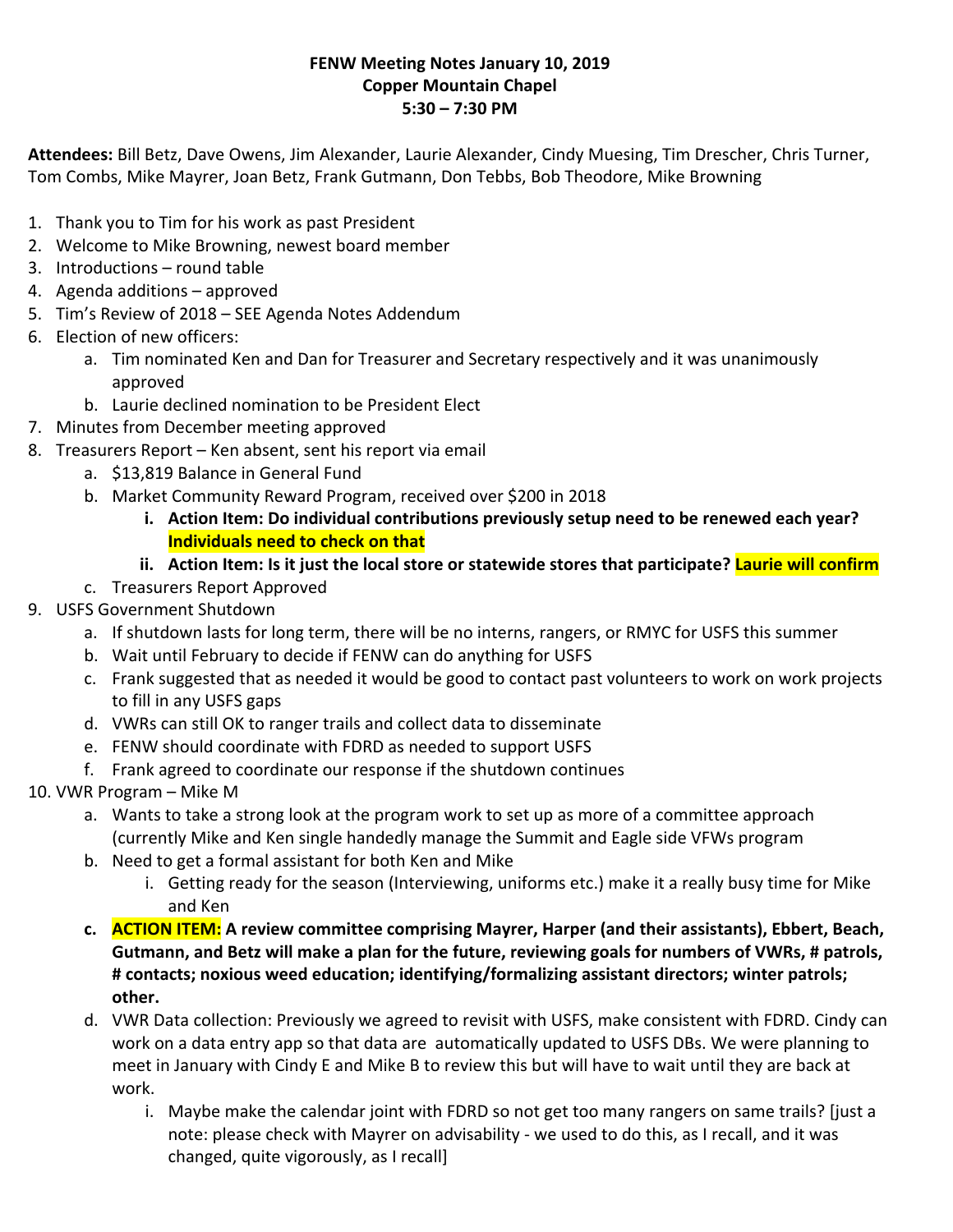- e. Incorporate Noxious Weeds to training and data collection was discussed and will be figured out by Jim and the committee (see below)
- f. Need to set goals for the program
	- **i. ACTION ITEM: set a committee meeting to do this, Bill**
- g. Dave O wrote up a list of what VWRs do and was wondering if this would be something that we could turn into a handout for handing out on trails?

## **i. ACTION ITEM: Dave send to Bill**

- 11. Kate is staying on as Trail Boss!
	- a. Dave Brewster is interested in helping Kate

## **i. ACTION ITEM: Bill ask Kate to contact Dave Brewster**

- 12. USFS Cindy/Mike both indicated that budgets are looking good for 2019 (which included \$\$ for 4 interns/WRs and RM Youth Corp)
- 13. Noxious Weeds ‐ Jim
	- a. Applied for \$16k grant for 10 days of treatment (NFF)
		- i. We have to match the \$8k, i.e. volunteer labor hours or Chris can raise the funds 1. Time/labor would be easy to get via volunteers looking for weeds
		- ii. Need hikers to identify weeds prior to spraying and then again after the spraying
	- b. Second Grant \$8k
		- i. To hire 2 quantitative biologist graduate students from UCD
		- ii. Timing is challenging between when receive notice of grant approval vs. ability to hire grad students
		- iii. Target Ptarmigan Peak Wilderness and have grad students create plan to figure out the size of noxious weed problem
		- iv. RM Elk Foundation could be interested and application due Feb  $11<sup>th</sup>$
		- v. Patagonia has expressed interest (open ended dates with March  $1<sup>st</sup>$  Fiscal year start)
	- c. Exhibit at Botanic Gardens Setup tour for interested FENW people.
		- i. Takes a few hundred \$\$ to lock down a date
		- ii. Live and dried plants
		- iii. Every ecosystem in Colorado is represented
		- iv. Potential date April 28<sup>th</sup>
		- v. Jim posed the question if we want all to be VWRs to be trained or just specialist we need to decide the best approach

# 14. Fund Raising – Chris Turner

- a. REI big push for winter project, no other group do much in Winter
	- i. REI's motivation is for marketing/advertising
	- ii. Could be even just one joint patrol to start relationship with them, then work towards being recipient of a grant. REI has \$\$ they want to give.
	- iii. REI marketing person push to get employees to participate in the volunteer projects, more stewardship within the local communities
	- iv. What could we do? Ideas?
		- 1. No real winter maintenance can be done on trails
		- 2. Poudre Valley has a very active winter ranger program
			- a. Gary Kashman contact at PVW
			- b. Add on to summer training
		- 3. Jim suggested weed program
			- a. Could recruit to do weed sighting
		- 4. We could set up an REI Grant to expand FENW's VWR to winter program
		- 5. Avalanche awareness program
			- a. Avalanche expert take group on a backcountry tour
		- 6. Perhaps a grant could purchase GPS for VWRs?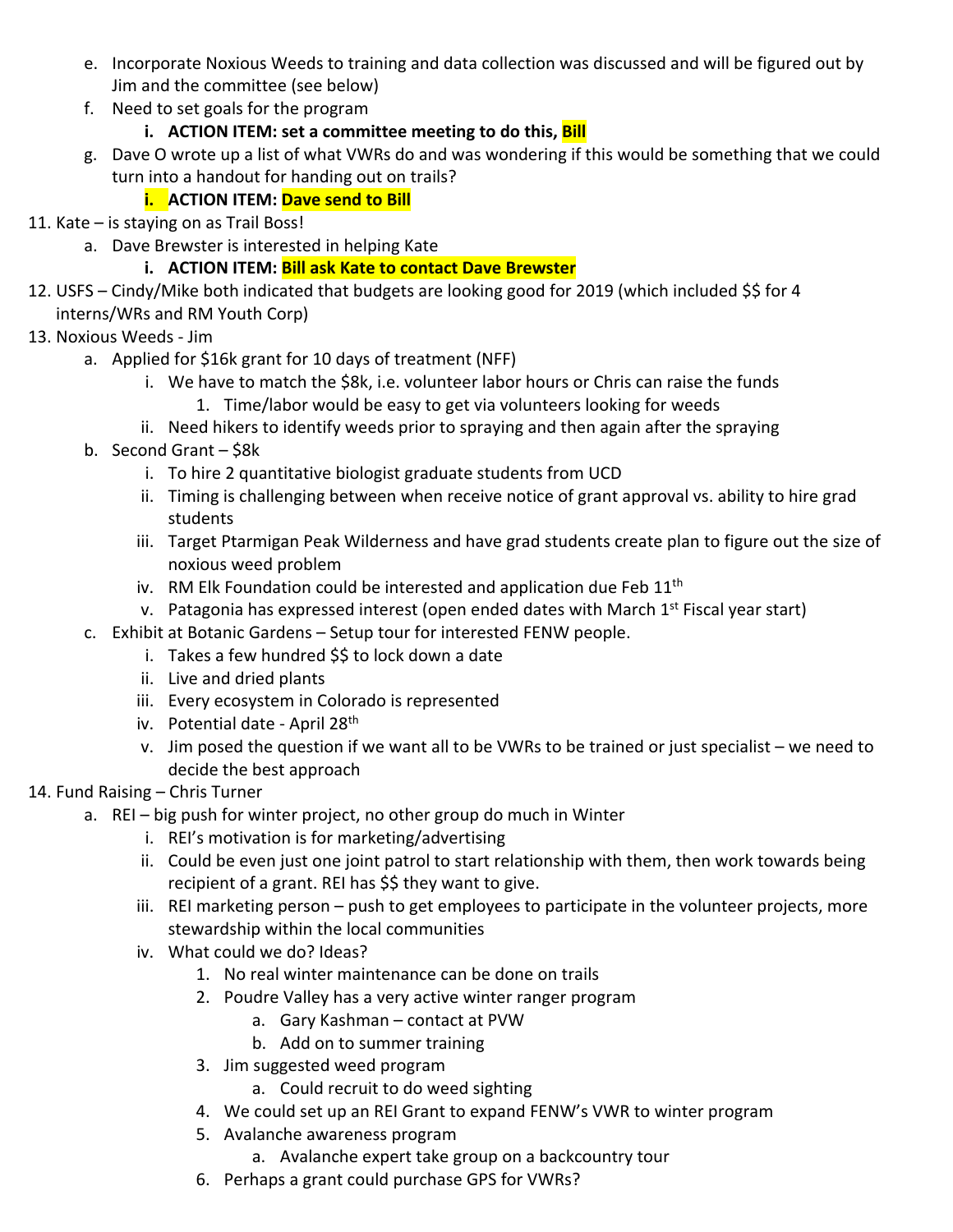- 7. Pick a weekend in March to target
	- a. What's the benefit to having a social event?
		- i. Photo opt, marketing tool
- v. Get started, in wilderness, building up to a year program which we then develop and train for the winter program
- vi. Professional photographer could take a group of people and provide some guidance of how to take good pictures
- vii. Teach something like leave no trace
- viii. Would it be advantage to have our own llamas? Mike Beach researched and thought not cost effective (follow‐up with Mike B)
- ix. Would someone from REI want to join a FENW Mtg?
- **x. ACTION ITEM: Chris will 1. Draft a specific plan for a get‐together with REI staff; 2. Send Bill a copy of the grant application form; 3. Try to arrange a meeting with Chris, Bill, and the appropriate REI grants‐person.**
- 15. Cindy Website
	- a. Will adjust her role to be backup to Bill as webmaster, and \ continue with technical implementations (building the apps etc)
- 16. Social Media Laurie
	- a. Keeping FB updated as possible, nothing new to post re FOLBR advocacy at this time
- 17. eNewsletter Bill/Jim
	- a. Started as a way to give people something as opposed to asking for something
	- b. Is it still viable to send out the eNewsletters now that we have the hard copy newsletter back in distribution?
	- c. Hardcopy newsletter next one scheduled for May  $1<sup>st</sup>$ 
		- i. Would like to add a FENW Calendar to be pulled out for people to hang/keep, perhaps with John Fielder picture
		- ii. Need a firm schedule of what we need April 1st
			- 1. Need some more ideas for articles
			- 2. Jim has an article from Joe Szasz
- 18. FENW Advisory Board Creation ‐ Bill
	- a. Board will be made up of people who no longer have an active role with FENW, but have depth of experience, interest, and time
	- b. Would be beneficial to provide a long view to the board.
	- c. Currie has expressed strong interest in putting this new board together
- 19. Grants no new updates
- 20. Name Change no new updates, Bill will be putting together another charge document for the Name Change Committee
- 21. 25<sup>th</sup> Anniversary no new updates
- 22. Advocacy
	- a. FOLBR no new updates
- 23. New Business
	- a. Currie is drafting a letter about the Government shutdown, will be asking us to sign as an organization to show support
	- b. Wilderness Volunteer Workshop in April Bill, Frank and Laurie and hopefully others will attend
		- i. 2020 FENW will be co-hosting with IPWA
	- c. Profiles and Pictures on website: please check out FOLBR's site for what they do and send or prepare a one paragraph biosketch.
		- i. We still need some new photos on fenw.org
	- d. Mike M nominated Currie to become a board member, Laurie second, approved unanimously
	- e. Tool shed truck ran into it is it FENWs? Kate/Tim thought it wasn't ours.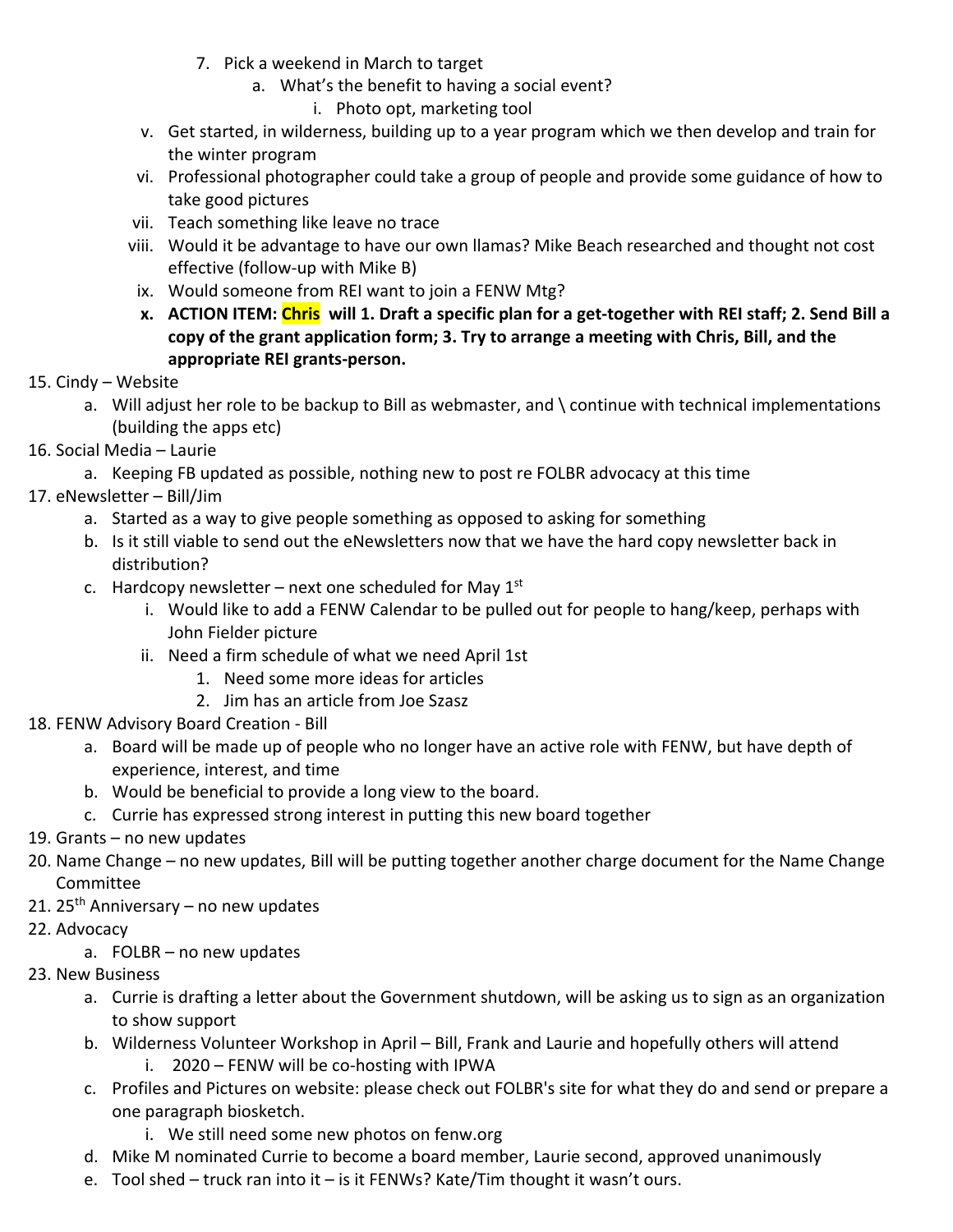**i. ACTION ITEM: Frank will confirm**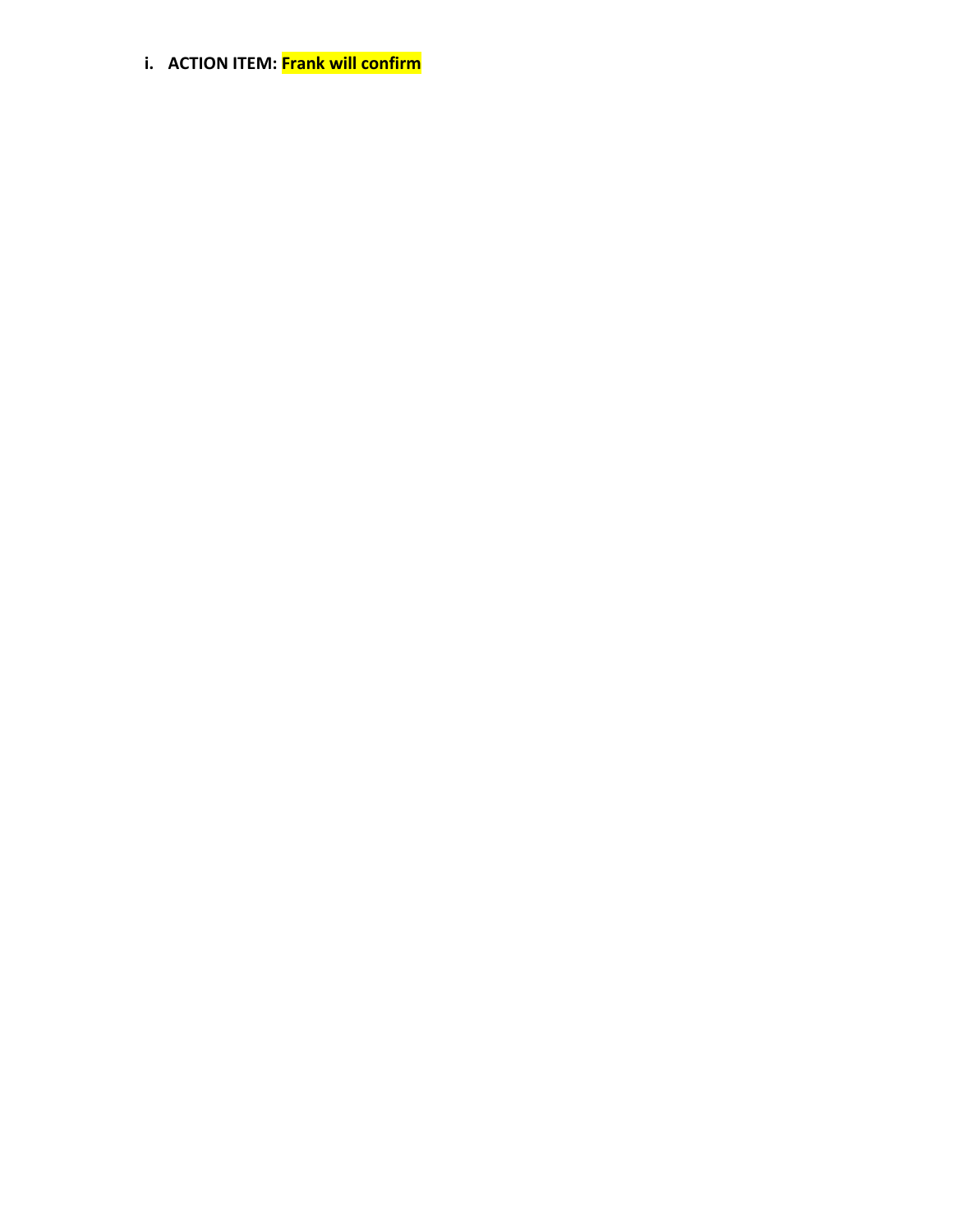AGENDA - Friends of Eagles Nest Wilderness - Planning Meeting 14 February, 2019 @ 5:30 pddm MST - USFS offices, Minturn & Silverthorne

Attendance: Dan Siebert, Mike Beach, Ken Harper, Bill Betz, Cindy Ebert, Laurie Alexander, Frank Guthrie, John Currie, Cindy Muesing, Dave Owens, Laurie Alexander, Joan Betz, Jim Alexander

- 1. Welcome (Betz)
- 2. Roll Call / Introductions (Betz)
- 3. Review/Approve Agenda (Betz)
- 4. Review/Approve Minutes from 13 December 2018 (L. Alexander)
	- a. Minutes Approved
- 5. Review/Approve Treasurer's Report (Harper)
	- a. See Treasures Report (Ken motioned to approve / all in favor)
	- b. Discussed Endowment Fund: Can't spend till we reach 50K
	- c. Need to get Llama rental closed up soon / Mike will get Ken address for payment i. Motion to pay: Bill Motioned & Laurie Seconded / Unanimous Vote

d. Will add estimated expenses for name change as line item on budget REPORTS & UPDATES

- 6. Election of President-Elect (Betz)
	- a. Bill thanked everyone for their support and time to converse with all members of the board. Laurie has agreed to accept the nomination for President Elect (Dan nominated & Frank Seconded / All in favor!)
- 
- 7. President's report (Betz)
	- a. Huge thanks to Chris Turner who agreed to become our new treasure which will free Ken up to devote more time to the VWR program
	- b. Party on Sunday at Betz's cabin was a great time; fellowship & great food!
	- c. Field & Trail Guide by PWV (written in 2005): This would be something great to do for our wilderness areas. It is produced by the volunteers
	- d. Request to change the term President to Chair to more accurately align with other volunteer groups. Bill will send out a memo on this
	- e. Bill wants a paragraph on each board member for the website (Check out PWV website) this should help our members understand and appreciate our work better
	- f. BB was invited to lead a session at the upcoming Wilderness Workshop (April 2019)
	- g. Jim A made a suggestion that rather than outreach, advocacy, education (missing one?) we should look at it as forest use access, health, use and advocacy
	- h. Dan will create an SOP for the secretary position $\rightarrow$  get to Bill ASAP
	- i. Dan will work on photo contest plan
	- j. Frank has volunteered to assist with the VWR program
	- k. Mike Browning volunteered for everything  $\odot$  (Increase visibility, cross cut training etc.)
	- l. Currie has agreed to lead the creation of the advisory board
- 8. VWR Program (Mayrer, Harper, Betz)
	- a. Will be meeting with MM to create task list for chronological list of what is needed for the one day training session. Putting an emphasis on enforcing gratitude to leads
	- b. Breakdown of VWR on either side of the pass is fairly even: Summit (35) / Eagle (Under 30)
	- c. Cindy M would like to volunteer to assist in computer skills with VWR for reports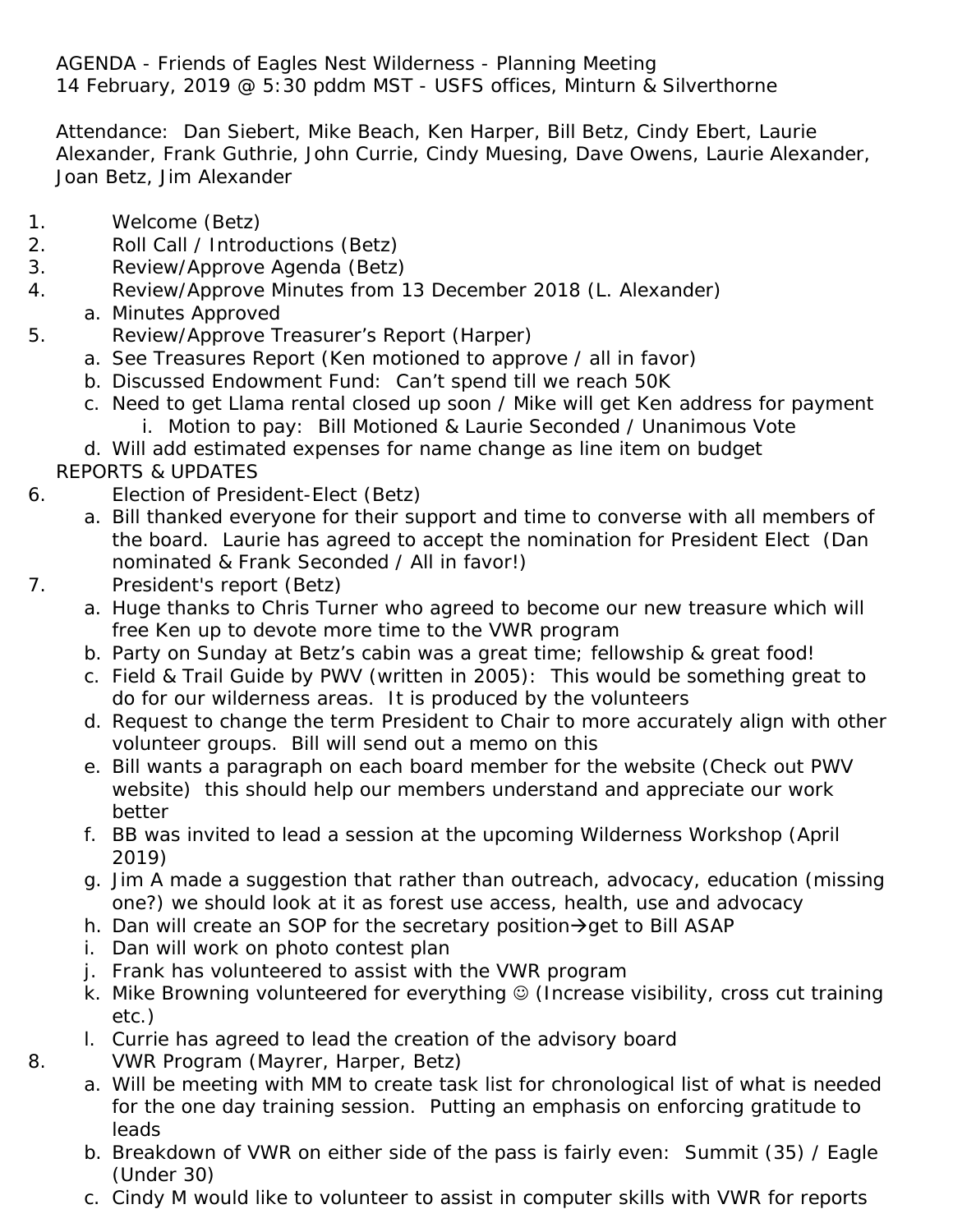- d. Discussion on how we used to collaborate with FDRD on training (pros/cons of working together: Operational duties are the same so it shouldn't be challenging to put together but in the past it was an issue as training was preferred in summit county which didn't help the Eagle County Side. Challenge with one group focusing on Wilderness and the other focusing on the bounds outside of the wilderness
- 9. Trail & Campsite Program (DeMorest. L Alexander)
	- a. There is a need for deep backcountry campsite maintenance (i.e. clearing illegal campfires, campsites, etc.) / There is lots of competition for volunteers for projects so we should plan carefully so we are not overlapping
	- b. Early season project work: The FS needs time to ramp up for summer work so this would be a great opportunity for FENW to fill the gap
	- c. If we could create a project list to get rolling by memorial that would be great
	- d. Cindy made the comment that people enjoy seeing the result of their work and if we can get cranking early in the season it might create more interest
	- e. We could consider altering training to include smaller type of saws as some volunteers like cutting trees and don't have interest in being VWR
- 10. USFS reports (Ebbert, Beach)
	- a. Cindy: Most of hiring is complete. Wilderness rangers on Summit are hired, and are waiting to hear from NFF to hire two interns. Going to have an internal meeting on the CORE act (Colorado Outdoor Recreational..)
	- b. Mike: Everybody hired except one trail crew member (looking for a female representative). Hopefully after hearing from NFF he will have two CA's to hire
		- i. SR 471 passed and moving to house which would introduce 1.8 million acres and would also provide permanent funding (ask Mike)
		- ii. Article in the VD about bighorn sheep in East Vail. The article correlates prescribed fire burns for wildlife habitat
		- iii. Campfires are prohibited in East Cross Creek, Fancy & Missouri drainages. While this helps there needs to be enforcement.
- 11. Noxious Weeds (J. Alexander)
	- a. –Nothing to report. Will be working through plan to get people involved. Submitted for various grants and would be great to get an SME to assist in create plan for path of movements
- 12. Fundraising (Turner)
	- a. Chris is absent / Arranged a meeting with Bridgitte with Dillon REI; discussed the organization and how REI could assist
	- **PUBLICITY**
- 13. Website (Betz/Muesing)
	- a. Nothing to report
- 14. Social Media (L. Alexander)
	- a. Nothing to report. White River National Forest has been posting lots of great material which is assisting her with ideas for social media
- 15. eNewsletter (Betz)
	- a. Report on the name change /
- 16. Hard Copy Newsletter (J. Alexander)
	- a. Nothing to report / looking for volunteers

PROJECTS

- 17. Advisory Board (Craven) vote to amend bylaws (Betz)
	- a. Looking for community leaders who have participated in the past who have experience and time. Eagle County peeps start thinking of people in our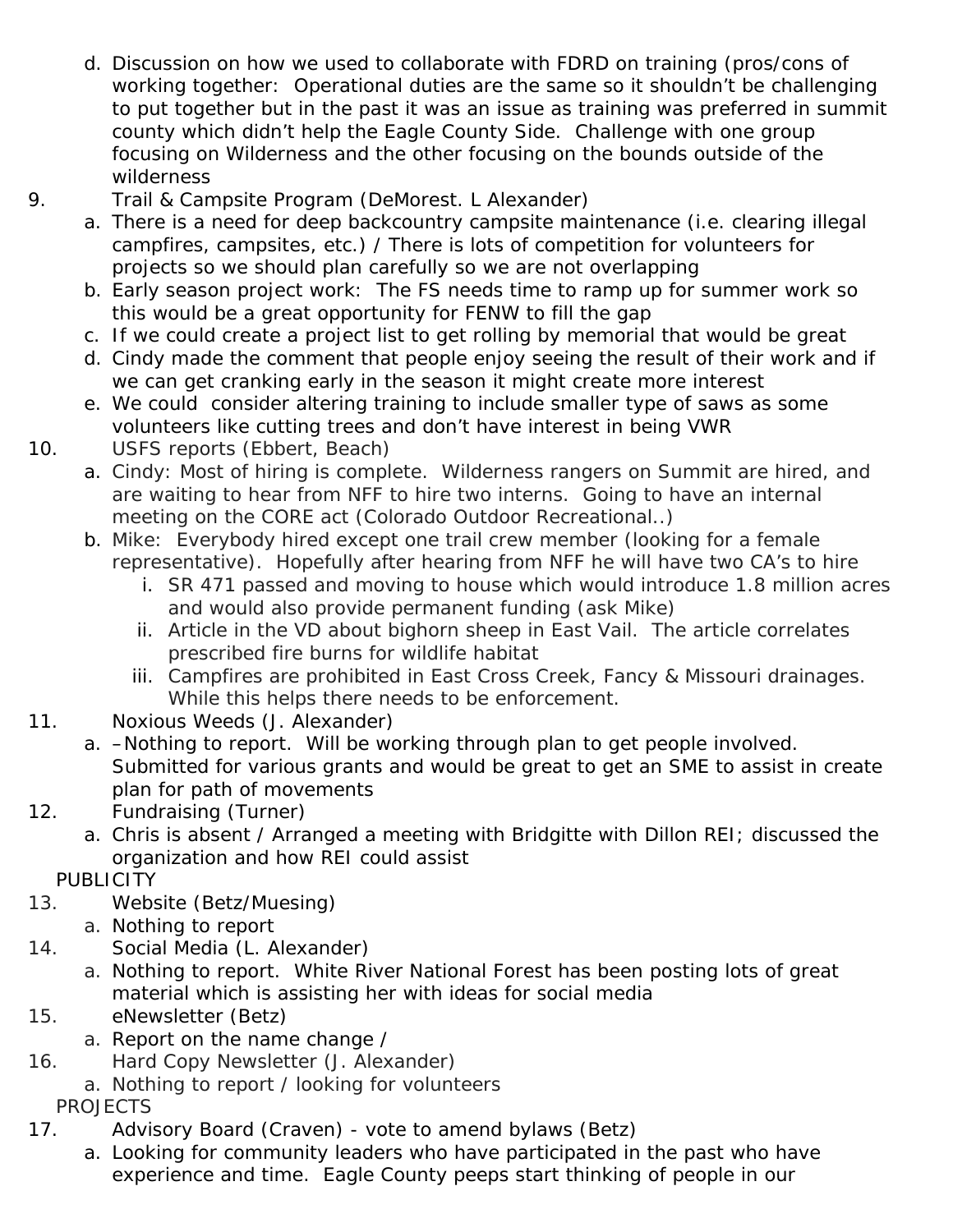community that could assist. A big opportunity is looking through our endowment to promote legacy while maintain continuity of how we have proceeded in the past

- b. Motion to approve Creation of Advisory Board / Motion by Currie / Seconded by Laurie (Unanimous in favor)
- 18. Grant Applications (Beach, Ebbert, J. Alexander)
	- a. Mike: National Wilderness Stewardship Alliance Grant (got denied last year for llama expense but going for the grant again)
	- b. Question of where are GPS are located that we received a grant on in previous year?
- 19. Name Change (L. Alexander)
	- a. See Name Change Implemetaion Strategy attachments

# 20. Wilderbash (formerly Annual Meeting 9/22/19) (Betz)

- a. Would cost \$400 to rent space / Chris thinks we can get spirits donated. We should look into getting REI to sponsor also. Will focus invites on our core list of members (roughly 250) / Will be looking into giving awards for stewardship. Will be looking into flying a FENW flag at the capitol in honor of the selected recipient
- b. Dan send out / Do you think John would be interested in judging / Would we need photo rights to use for promotional results / Follw up with Indian Peaks Wildernss Alliance on their process (Dan will follow up with them)
- c. Consider auction/fund raiser
- d. Group hikes / mushroom hunts / wildflower hike
- 21. Advocacy (Betz)
	- a. Nothing to report
- 22. FENW Expression of Concern about Government Shutdown (Craven)
	- a. Great letter Currie wrote!
- 23. Wilderness Volunteer Workshop (WVW) 2020 (co-host) (Betz) NEW BUSINESS

Next Planning Meeting 14 March

### Proposed change to FENW bylaws: CREATION OF ADVISORY BOARD ARTICLE IV

16. Advisory Board. Advisory Board (AB) members will provide guidance and support to the Board of Directors (BOD). The BOD may select worthy individuals to become AB members. AB members will serve a three (3) year term, and they may be reelected to additional consecutive three (3) year terms. AB members will be encouraged to attend monthly Planning Meetings, participate actively in BOD discussions, and promote the interests of FENW in the larger community, but they will have no voting powers regarding BOD decisions. AB members may be former BOD members, esteemed persons with special expertise relevant to the mission of FENW, representatives of major donors to the FENW, or other leading members of the larger community who could benefit FENW. If requested by the current President and approved by the BOD, an AB member may be appointed to a one-year term as a voting member of the BOD.

Minutes - Friends of Eagles Nest Wilderness - Planning Meeting 14 March, 2019 - 5:30 pm MST - USFS offices, Minturn & Silverthorne

24. Welcome (Betz) Roll Call / Introductions (Betz)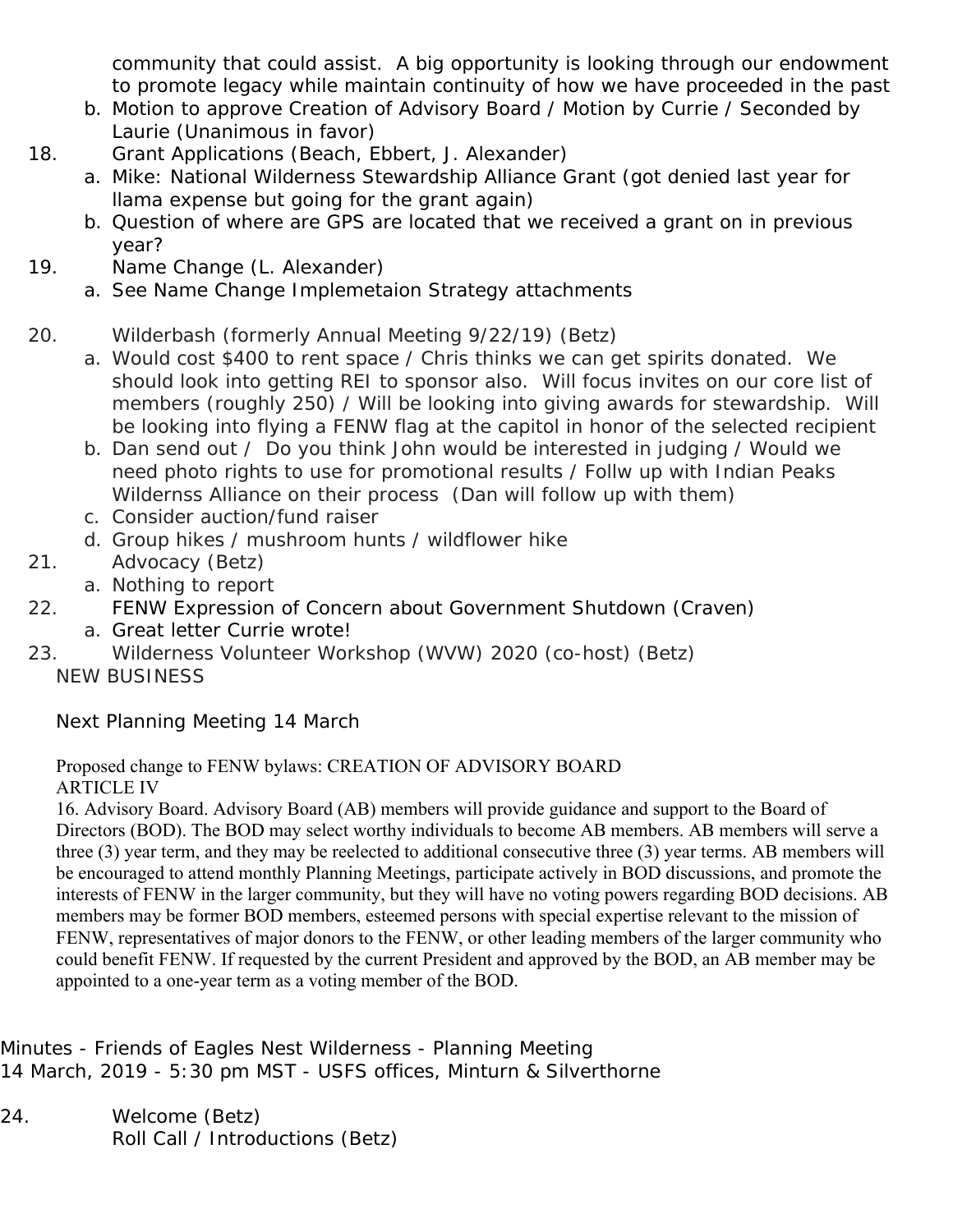- a. Present: Ken, Dan Siebert, Mike Beach , Tim Drescher, Bill & Joan Betz, Dave Brewster, Frank Guthrie, John Currie , Mike browning, Laurie Alexander, Jim Alexander, Dave Owens
- 25. Review/Approve Agenda (Betz)
- a. Approved 26. Review/Approve Minutes from 14 February 2019 (Siebert)
- a. Approved
- 27. Review/Approve Treasurer's Report (Harper)
	- a. See treasures report

## REPORTS & UPDATES

- 28. President's report (Betz)
	- a. Ask Bill hard to hear Thanks to Kim Fenske for the donation of 6 books (2 each of his 3 published on EN, HC, and 14ers) to catalyze a fundraiser at the WilderFest in August; Bill has nearly finished his individual meetings with FENW leaders, and is grateful to everyone for the time and ideas they shared.
- 29. VWR Program (Harper, Betz)
	- a. Email eaglet to volunteer rangers requesting more? ( ask bill)
		- i. When should we / how should we get the word out about more volunteer rangers?
			- 1. MB (VD letters?) / Discussion on strategy of communication. Could possibly mention name change
			- 2. LA: Should we look into process? Details? Training? Signup process revisions? Etc.
			- 3. June 8<sup>th</sup> is training day
			- 4. Joan is working on review of training manual
			- 5. Ken will send Mike some different articles for reference
			- 6. Discussion on promotion of Eagle County Side for more volunteers
- 30. Trail & Campsite Program (L Alexander)

# a. (ASK LAURIE FOR NOTES)

- 31. USFS reports (Beach)
	- a. Discussion of possible chain saw allowance in the San Juan's
- 32. Noxious Weeds (J. Alexander)

# i. Hard to hear follow up with Jim

# 1. Botanical Gardens?

- 33. Fundraising (Turner Not Present)
- PUBLICITY
- 34. Website (Betz/Muesing) a. Nothing to report
- 35. Social Media (L. Alexander)
	- a. Nothing to report
- 36. newsletter (Betz)
	- a. Next newsletter will be April on the Berliarmont Campaign
- 37. Hard Copy Newsletter (J. Alexander)
	- a. Wilderness Values
	- b. Needs help with writing articles / any volunteers?
	- c. JCC: Discussion on Eagle County approachable writers.
		- i. Walking Mountains (Kim Langmaind)
		- ii. Reach out to local teachers for request of articles about importance of wilderness
		- iii. Tim will shoot Currie and email of ideas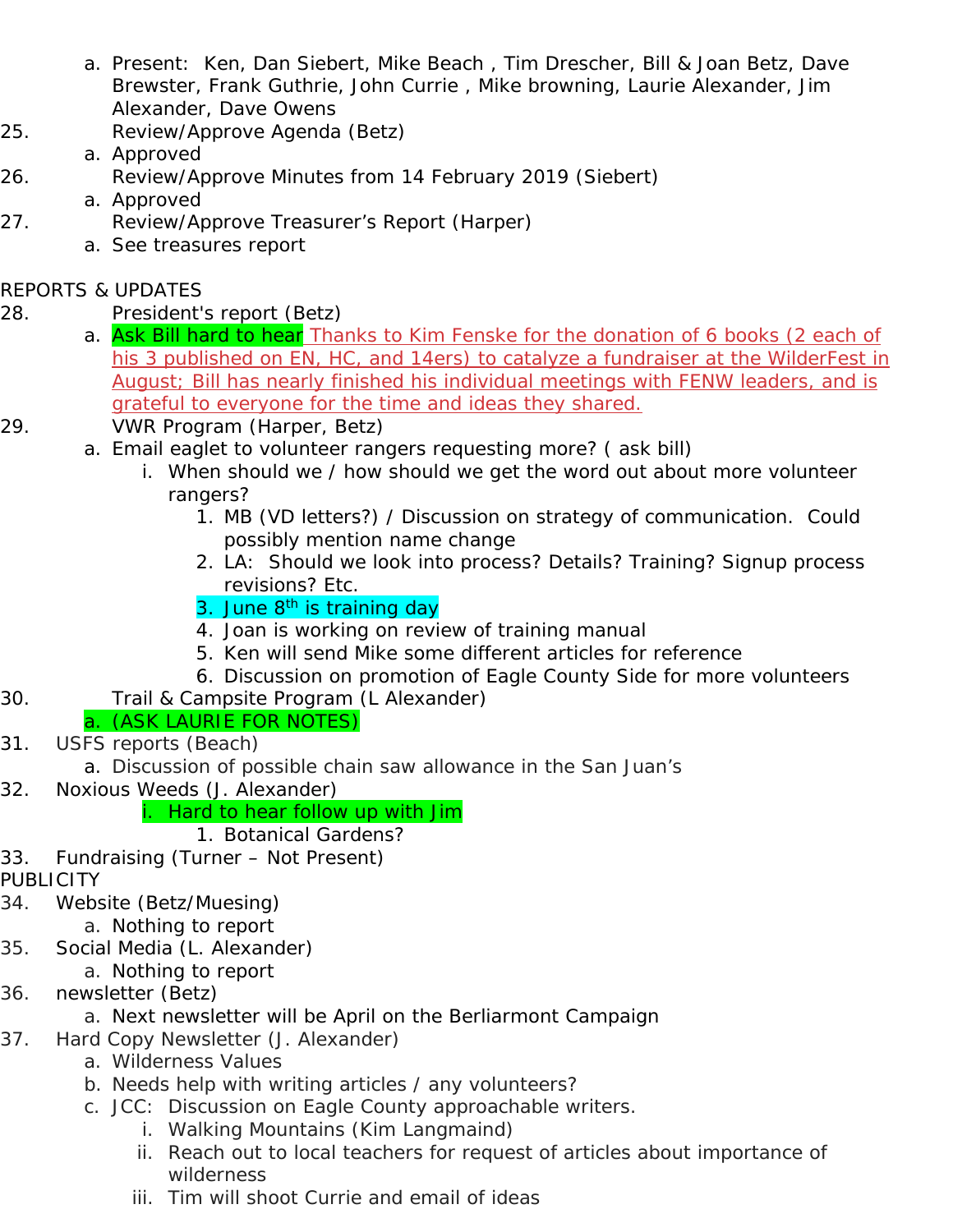#### PROJECTS

- 38. Advisory Board (Craven)
- 39. Grant Applications (Beach, J. Alexander)
	- a. NSA Application: Mike & Jim are working through wording to request for Llamas b. Ask Mike for notes
- 40. Name Change (L. Alexander)

## a. Ask Laurie for notes (hard to hear)

- b. Laurie will send out a word document and we need to think about different logos
- c. Need to consider everything we will need to change?
- d. Discussion of feedback from members
- e. Consensuses seems to be between SEWA / ESWA
- f. Mike will send out an email on ideas
- 41. WilderFest (Betz, L. Alexander) Planning committee Sunday August 18

Chair (venue, food, award): Betz Sponsors: L. Alexander

Photo contest: Siebert

Photography: Dave Owens

- Publicity (newspaper; banners; swag): L. Alexander
- Table staffing: Joan Betz

Silent Auction (books from Kim Fenske, more?): \_\_\_\_\_

Other: tee shirts? 25<sup>th</sup> anniv. Celebration? New event canopy? More?

 -Any ideas for others way to get some swag for the event? -ASK LAURIIE ABOUT NOTES (3 ideas) (Target) -Would REI have interest in establishing a volunteer day for projects? (JCc) -Volunteer to step up for silent auction? -Other ideas for 25<sup>th</sup> Anniversary? / Request John Fielder

- 42. Advocacy (Betz) Buck Berlaimont rally 3/16, Edwards a. Dan will man the FENW table
- 43. Wilderness Volunteer Workshop (WVW) (Betz)
- a. In April and conflicts with our next planning meeting

## **NEW BUSINESS**

44. Motion: to replace the title "President" with "Chair"

## **a. Bill Motion / Currie Seconded / Unanimous Passage**

45. Motion: to pay expenses for President-elect to attend one in-state wilderness meeting **a. Frank Motioned / Ken Seconded / Unanimous** 

Next Planning Meeting 16

**Four items** for your consideration before the meeting:

1. **Motion** to replace the title "President" with "Chair" (rationale: Chair is a better descriptor; President or CEO suggests executive authority that is virtually non-existent in an all-volunteer organization. PWV and IPWA (both all-volunteer) use Chair (PWV) or Chairman (IPWA).

2. **Motion** to pay expenses for president-elect to attend one in-state conference (rationale: We paid for Tim to attend 2 such conferences (2016 & 2017); it would be an efficient way for the president-elect to meet leaders of other organizations, and it would be especially appropriate given that our president serves only one year.)

3. **WilderFest**: We will spend a bit of time *brainstorming* on this item, so please give it some thought. The tentative plan is to hold it from 12-3pm on Sunday, August 18, in the Frisco History Park. Lunch provided by a caterer. Check in table. Program: brief program updates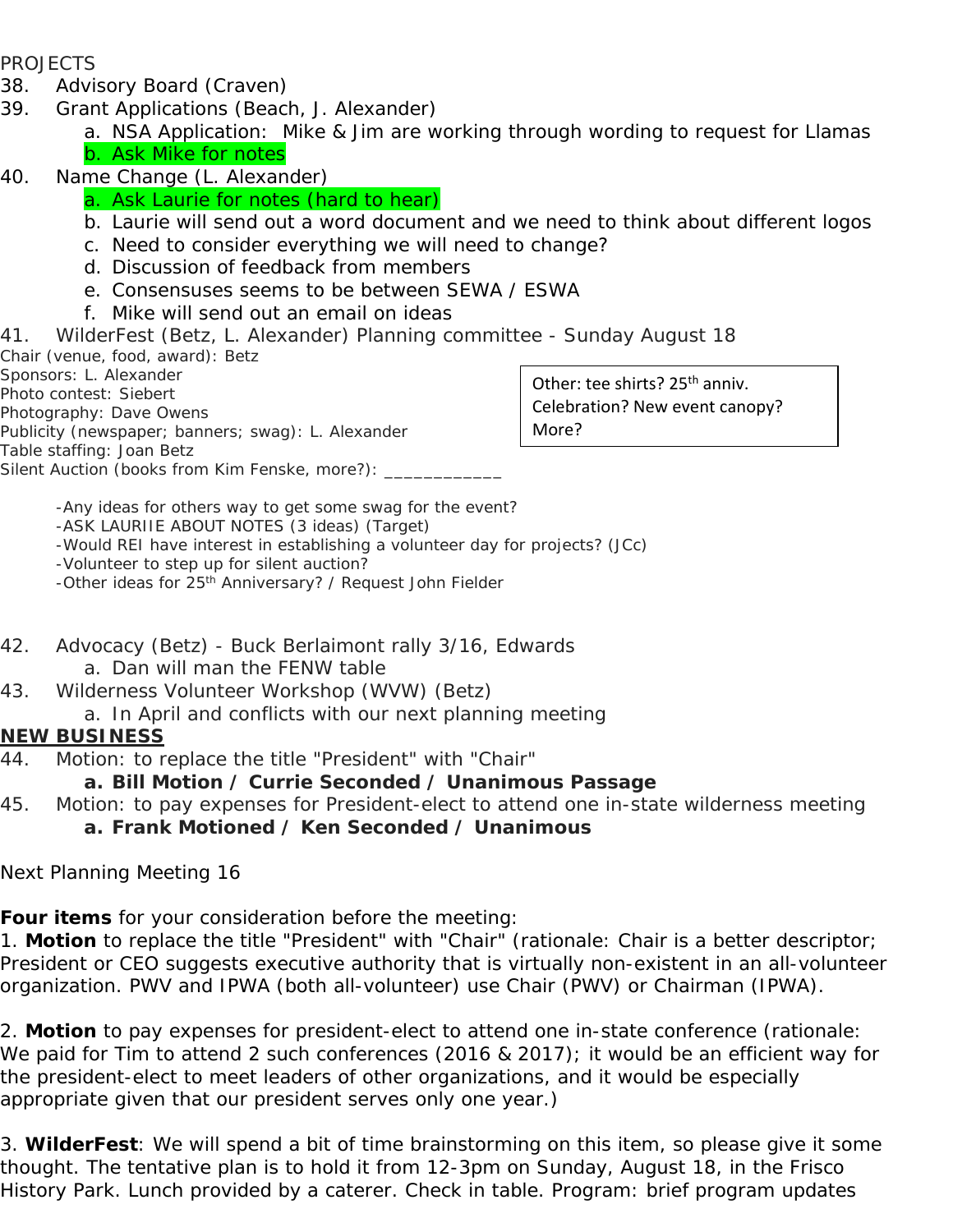(VWR, trails, invasive), photo contest, award presentation, silent auction, 25<sup>th</sup> anniversary celebration (speech?, unveiling of new name, new logo (if passed)). What else would you like to see, and *how will you volunteer* to help?

(rationale: this will become the signature event that FENW puts on each year (replaces Annual Meeting); this year is extra-special with 25<sup>th</sup> anniversary, and possible new name and new logo. It will require a *standing committee*.)

4. **Comments on name change** (received in response to newsletter of 3/1/19. Responses from (some of) us are the website (www.fenw.org/)).

| COMMENTS RECEIVED AFTER MARCH 1                                                                                                                                                                                                                                                                                                                                                                    |
|----------------------------------------------------------------------------------------------------------------------------------------------------------------------------------------------------------------------------------------------------------------------------------------------------------------------------------------------------------------------------------------------------|
| March 10: think the name change is a good idea - wish we could come up with an acronym that sounded good<br>- SEWA? summit eagle wilderness alliance<br>Helen                                                                                                                                                                                                                                      |
| March 10: 1. I agree: We need new name.<br>2. Eagle/Summit Wilderness Alliance: I have no objection, seems to me, personally, best present option.<br>3. I personally really dislike using the term "advocates" in the name; as my first reflection-reaction is that it denotes a<br>political organization a $(c)(4)$ or $(c)(6)$ ; rather than a true nonprofit of a $(c)(3)$ .<br>Kem W. Swarts |
| I like Eagle Summit Wilderness Alliance as it leaves openness for expansion of territory, collaborations, and projects.<br>All good growth!<br>Susie Kincade                                                                                                                                                                                                                                       |
| March 5: To me personally, old name sounds much warmer than the new one. I do not see any The word "Alliance"<br>doesn't have any nice touch to me Why we need to change and spend bunch of the money, when we had a very<br>nice name that reflected exactly how people feel about it? What was wrong with the name?<br>That's about it from me.<br>All the best.<br>Vera Gesse                   |
| March 5: Hi. Just wanted to say that I really like the name Eagle Summit Wilderness Alliance                                                                                                                                                                                                                                                                                                       |
| March 5: I think the name change is a good idea. There is currently too much confusion with other groups - especially<br>Friends of Dillon Ranger District. I do not have strong feelings about what the new name should be.<br>Frank Lilly                                                                                                                                                        |
| March 4: Excellent idea! Very well thought out and forward looking. I commend your idea completely.<br>Gail Shears                                                                                                                                                                                                                                                                                 |
| March 1: SEWA: Seems one of the two most accurate and easier to say than ESWA.<br>Myra Warren Isenhart                                                                                                                                                                                                                                                                                             |
| March 1: thank you for all you do for our wilderness areas.                                                                                                                                                                                                                                                                                                                                        |
| I like ESWA and SEWA. We are lucky that our counties have cool names.                                                                                                                                                                                                                                                                                                                              |
| I don't favor a name with Vail in it as I agree with the reasons given in the e-newsletter.                                                                                                                                                                                                                                                                                                        |
| Leigh Girvin                                                                                                                                                                                                                                                                                                                                                                                       |
| FOLLOW UP: I saw that argument about SEWA [too close to SUWA?], and it doesn't weigh heavily for me. People see                                                                                                                                                                                                                                                                                    |
| and hear things differently.                                                                                                                                                                                                                                                                                                                                                                       |
| They will see SEWA and realize that it stands for Summit Eagle Wilderness Alliance. The "E" and "U" are perceived by                                                                                                                                                                                                                                                                               |
| the eye very differently.                                                                                                                                                                                                                                                                                                                                                                          |
| If they hear "SEWA/SUWA" it will be contextualized based on the conversation, article, post, etc. I don't think it would                                                                                                                                                                                                                                                                           |
| create that much confusion.                                                                                                                                                                                                                                                                                                                                                                        |
| But in the end, it doesn't matter all that much to me. ESWA/SEWA are both good names.                                                                                                                                                                                                                                                                                                              |
| March 1: A rose by any other name would smell just as sweet: About fifteen years ago, when I was on the Board of                                                                                                                                                                                                                                                                                   |
| Directors, the issue arose concerning the name Friends of the Eagles Nest. The topic became more significant when                                                                                                                                                                                                                                                                                  |
| Friends of the Dillon Ranger District formed and created a further identity crisis. Then, we expanded our focus to                                                                                                                                                                                                                                                                                 |
| include the Holy Cross. Now, the concerns extend to tiny pockets of new wilderness.                                                                                                                                                                                                                                                                                                                |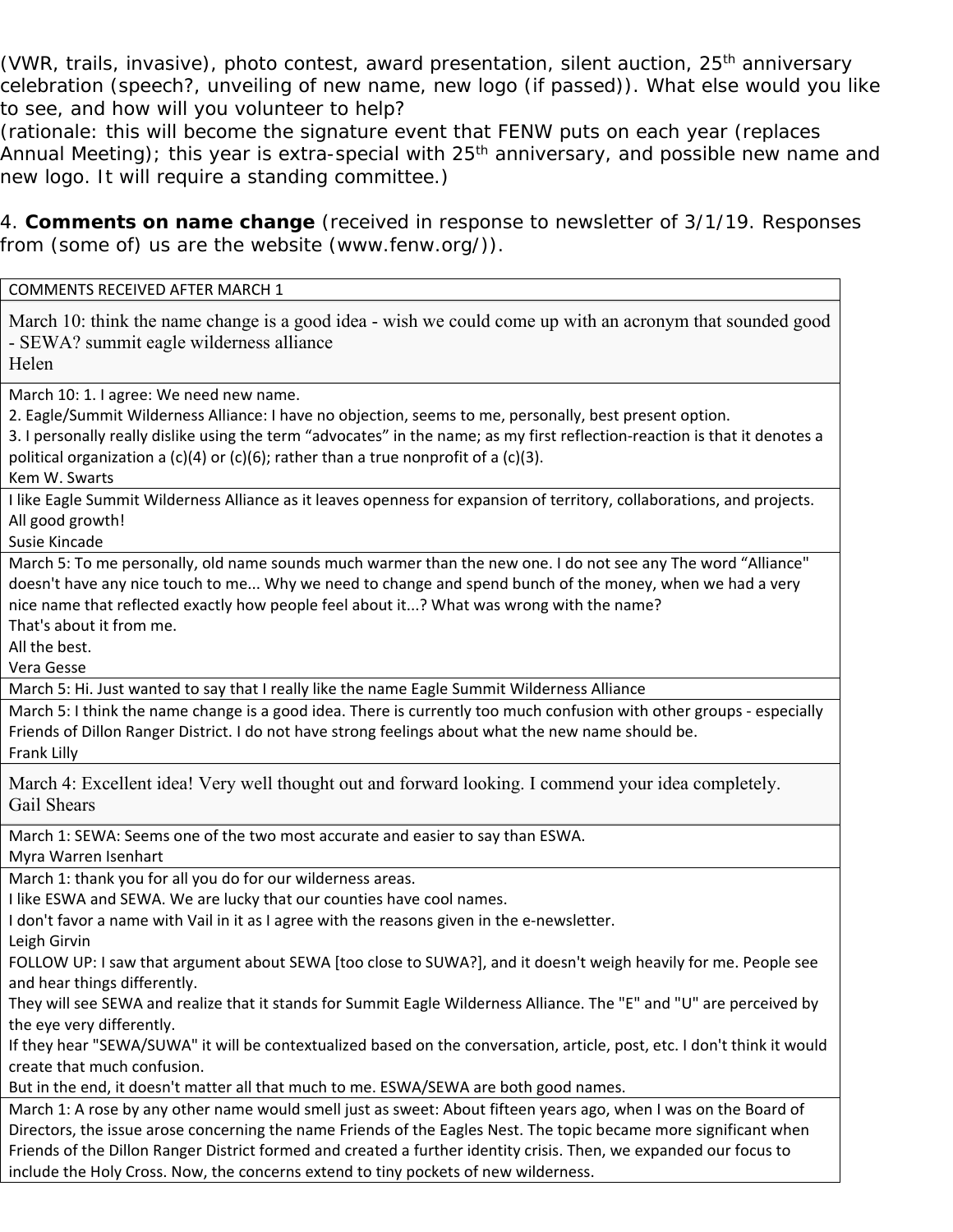| I think that reference based in our name based on the county jurisdictions, Eagle-Summit, is inappropriate. Our work                                                                                             |
|------------------------------------------------------------------------------------------------------------------------------------------------------------------------------------------------------------------|
| is limited to legally-designated wilderness areas. The public is confused enough about calling any plot of land in the<br>mountains that is not covered with a condominium or ski lift a hike in the wilderness. |
| When I wrote my book entitled, Hiking Colorado: Eagles Nest Wilderness, I included trails from Green Mountain                                                                                                    |
| Reservoir to Quandary Peak and the Ten Mile Range; trails on the Continental Divide as far as Grays and Torreys                                                                                                  |
| Peaks. Within the book, I established sub-titles to clarify the zones.                                                                                                                                           |
| I think that a title for the organization that simply hits the core of our efforts is adequate. FENHCW or FEHW: Friends                                                                                          |
| of the Eagles Nest-Holy Cross Wilderness, if you want to officially extend the target westward for purposes of                                                                                                   |
| fundraising and projects.                                                                                                                                                                                        |
| The title of the Maroon Bells-Snowmass Wilderness encompasses many more mountain peaks than the Maroon Bells                                                                                                     |
| and Snowmass Peak. Despite the narrow title, I am still not lost among them.                                                                                                                                     |
| Kim Fenske                                                                                                                                                                                                       |
| March 1: Upper Colorado Wilderness Alliance                                                                                                                                                                      |
| March 1: I would not be in favor of any name with Vail (too specific). I prefer SEWA (see-wa) as it flows better than                                                                                            |
| ESWA and I don't think "sewer" would be a big issue! But including both counties is the key. When I speak of Eagles                                                                                              |
| Nest to people who are not local I have to explain it, vs most CO residents know where Summit and Eagle counties                                                                                                 |
| are. Thanks for your work on this.                                                                                                                                                                               |
| March 1: I love the new name [Eagle Summit Wilderness Alliance] and it totally makes sense. We agree the change                                                                                                  |
| works.                                                                                                                                                                                                           |
| The Nice family                                                                                                                                                                                                  |
| March 1: As this entity started in Summit County, I prefer that be the first word in the name change - thus Summit                                                                                               |
| Eagle Wilderness Alliance (or Advocates).                                                                                                                                                                        |
| FOLLOW UP: I still prefer SEWA. I don't see any significant level of confusion between SEWA and SUWA because of                                                                                                  |
| distance between two areas and differentiation between E and U. Another option is to add hyphen (-) between S and                                                                                                |
| E to read Summit-Eagle Wilderness Alliance (or Advocates). However, the Board decides is a great improvement                                                                                                     |
| because of the greater area of coverage the current name does not cover.                                                                                                                                         |
| Bo Chapin                                                                                                                                                                                                        |
| March 1: Yes, ESWA works for me, although I rather skimmed the text. The image of an eagle on/at/above a summit is                                                                                               |
| a fine visual, and ties with your current logo image.                                                                                                                                                            |
| Second place for me would be FOATWIOOTW-PPF : Friends of All the Wilderness in Our Neck of the Woods, Past,                                                                                                      |
| <b>Present and Future</b>                                                                                                                                                                                        |
| but I think ESWA comes off better.                                                                                                                                                                               |
| Good work pulling this together and presenting it to your community!                                                                                                                                             |

Cheers, Dave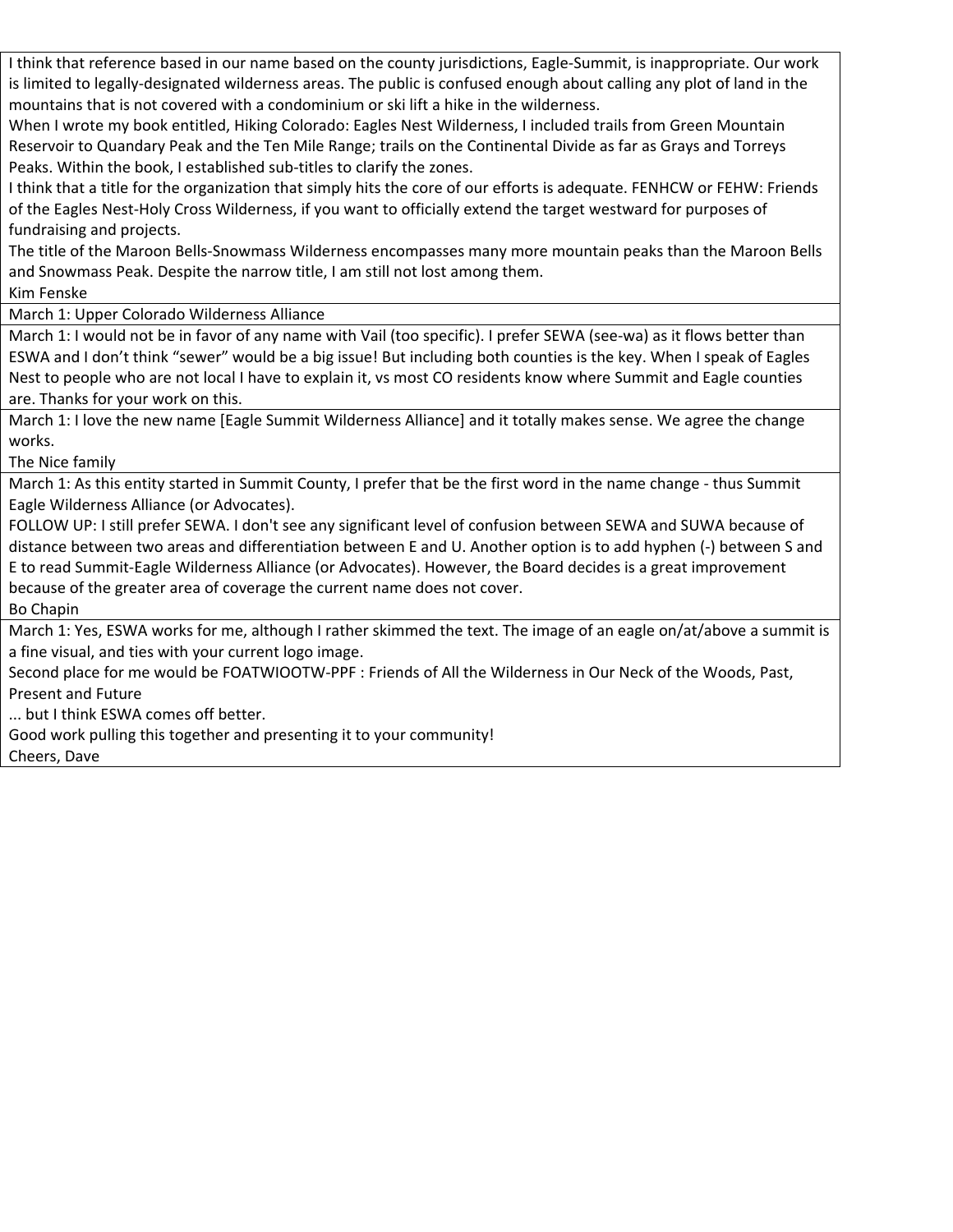AGENDA - Friends of Eagles Nest Wilderness - Planning Meeting 16 April, 2019 - 5:30 pm MST - USFS offices, Minturn & Silverthorne

Present: Ken, Mike, Tim, Dan, Bill, Cindy, Laurie, Currie, Dave O, Frank G, Dave B, Corey Richardson (USFS), Mike Mayer

- 1. Welcome (Betz)
- 2. Roll Call / Introductions (Betz)
	- a. Introduction of Cory Richardson (USFS)
- 3. Review/Approve Agenda (Betz)
- 4. Review/Approve Minutes from 14 March 2019 (Siebert)
- 5. Review/Approve Treasurer's Report (Harper)
	- -see treasure report
	- -NFF had issues depositing money / Ken will send Jim a photo of check
	- -Inquiry from Currie on Taxes
	- -Inquiry about Ken transferring duties to Chris
	- -Motion Tim / Second Bill (Unanimous)

## **SPECIAL CONSIDERATION**

Name Change Proposal

NOTE: Please read carefully the 30 comments received (www.fenw.org/)

- 1. Straw vote by secret ballot (BOD only), with results read by USFS liaisons
	- a. ESWA X 11111111
	- b. SEWS X 11
- 2. Discussion, motion to change name, vote (BOD)
	- a. Motion to change by Tim / Seconded Frank
		- i. All in favor
- 3. If motion passes, discussion, motion for the new name, vote (BOD)
	- a. Discussion between alliance and steward definitions
	- b. Discussion on how you pronounce different names & available acronyms
	- c. Discussion on tax implementations of when transferring a name (Mike Browning will assist through reviewing legal aspects of the name change)
	- d. Discussion on variations of internet names
	- e. Motion by Jim to rename ESWA / Ken Seconded Unanimous / Frank abstained
- 4. If #3 passes, discussion of whether to hyphenate name, motion, vote (BOD) a. Consensus seems to be a hyphenate seems unnecessary
- 5. If #3 passes, appointment of Implementation Committee Chair

### Appointment of New Logo Committee Chair (L. Alexander) **-Please give Laurie your attention and diligence on this matter:**

- -Discussion on previous implementation plan and scope creep
- -Discussion on logo change
	- -Discussion on feedback from Laurie's homework and trends she saw -pro's & con's
	- -Committee members will need your help!
	- -There is only one project manager
	- -All committee members will need to participate
- -Laurie proposed to use a graphic designer to assist with re-branding -discussion on prices

-KIND DESIGN offered quote and they will give a non-profit rate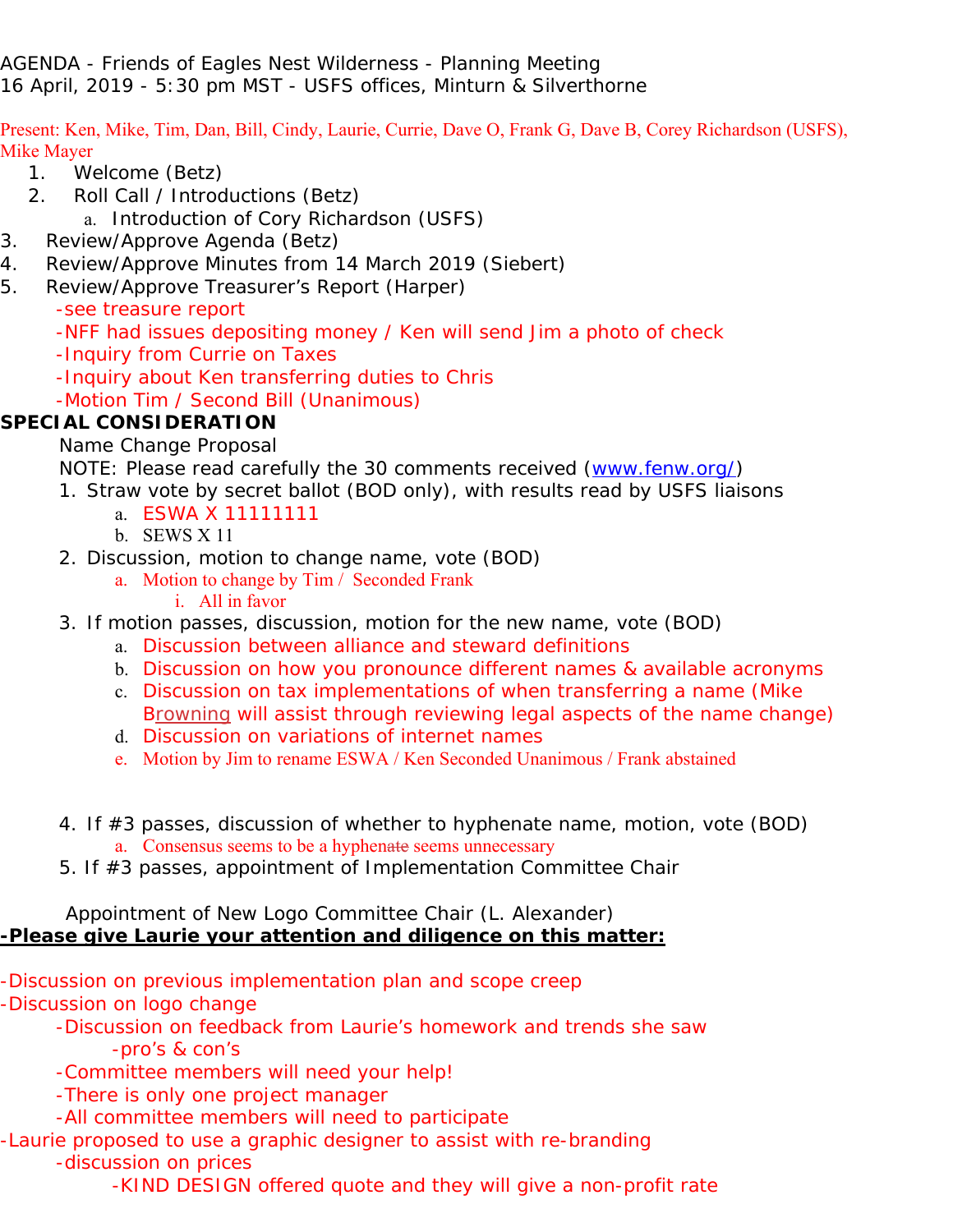-KD redesigned VVMBA / Prices have potential gone up since our last

discussion

 -discussion on the process of how rebranding works / various designs? -discussion on how to communicate rebrand and timeline

## REPORTS & UPDATES

5. Chair's report (Betz)

- a. –Bill (& Laurie) attending a meeting and he was impressed by promotional material (PWV workshop Ft. Collins)
- 6. VWR Program (Mayer, Harper, Betz)
	- a. –MM-10 applications so far, working on revision of training
	- b. –Ken will be sending out a recruitment letter for referrals
	- -hard to hear Cindy M
- 8. Trail & Campsite Program (L. Alexander)
	- -Cindy E/Mike Beach provided a list of their needs / Kate will be leading up-to 2

-7/12-14 Summit County Work

-8/9-11 Eagle County Work

 -When Ken gets deluge lake trail work days locked in we will promote on our social media channels

 -Tim will send through our dates for ERWSD Gore Creek Trail work and we could send out to ESWA members. If we could get more interest, we could consider another night 9. USFS reports (Ebbert, Beach)

- (Cindy E) Lead WR is returning / The NFF grant has fallen through this year so they will not have interns. FS saw training is 6/12-14 in Aspen and there is a few spots available currently

-Discussion on training needed by volunteers (CPR/First Aid)

-Mike: Discussion with TOV on East Vail Trails

-Plan to update kiosk and add porta-potties

-update signage at Booth Falls Trailhead

-Considering community hosts at trailheads for education on parking, trail

etiquette, etc.

-Will begin working on management plan with TOV

- 10. Noxious Weeds (J. Alexander)
- 11. Fundraising (Turner)/ Absent

PUBLICITY (No ReportsNotes)

- 12. Website (Betz/Muesing)
- 13. Social Media (L. Alexander)
- 14. eNewsletter (Betz)
- 15. Hard Copy Newsletter (J. Alexander)
- PROJECTS
- 16. Advisory Board (Craven)

 -Found interest for future advisors but none were interested currently due to previous obligations. Will be traveling soon but once he returns he will devote some effort

17. VWR report form revision (Muesing) -skipped

18. Grant Applications (Beach, Ebbert, J. Alexander)

-Received NFF Grant and waiting to hear about Boots on the ground grant

19. Wilder Fest (Betz) Planning committee - Sunday August 18 -Photo contest will go out to core list, newsletter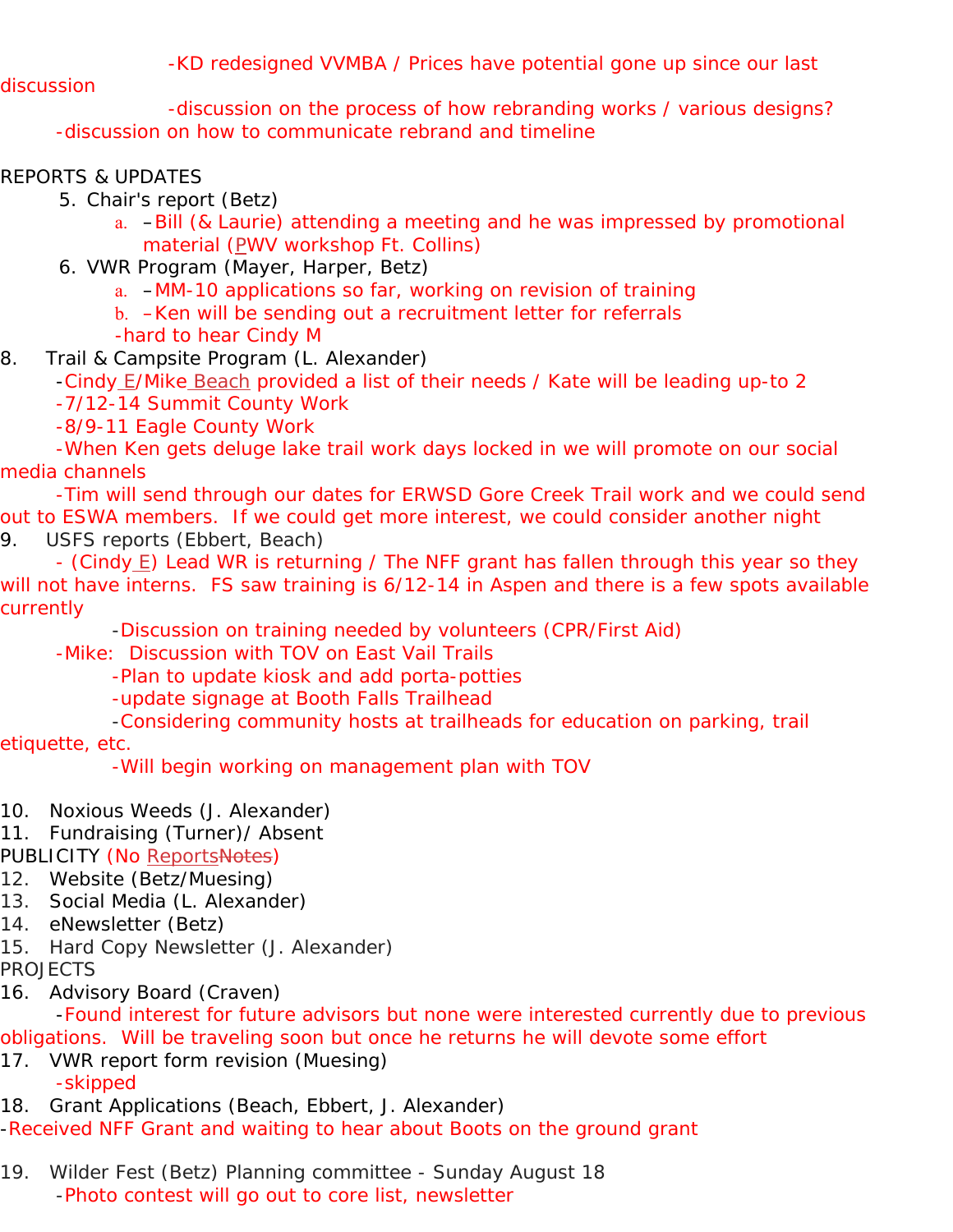Chair (venue, food, and award): Betz Sponsors: L. Alexander Photo contest: Siebert Photography: Owens Publicity (newspaper; banners; swag): L. Alexander Check-in table staffing: Joan Betz Silent Auction: Turner 20. Advocacy - Summit County Safe Passages (Drescher) NEW BUSINESS 20. New logo discussion (L. Alexander)

Next Planning Meeting 9 May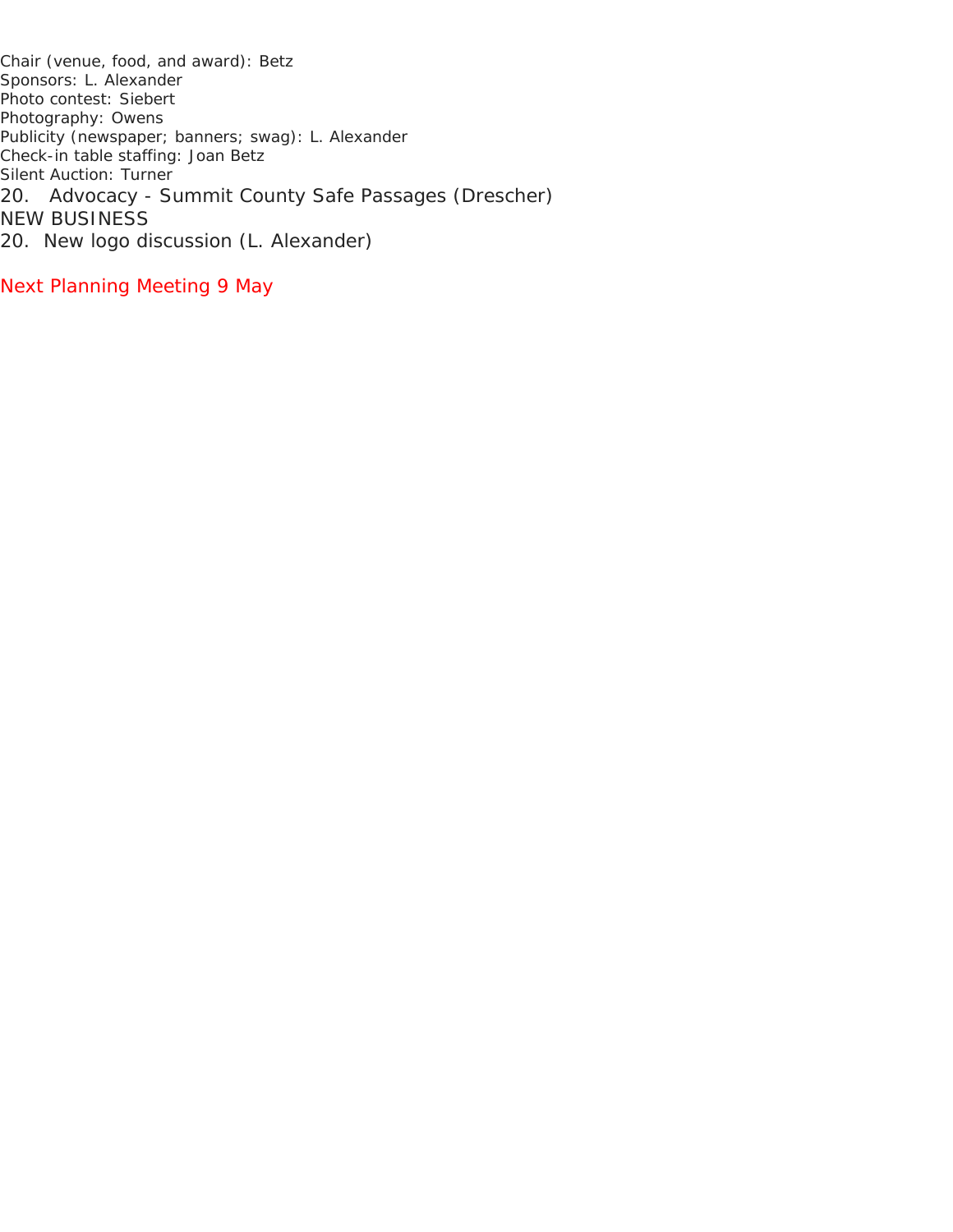### Friends of Eagles Nest Wilderness Planning Meeting Notes ‐ May 9, 2019 Copper Mtn Community Association Meeting Room

Attendees: Bill, Mike Mayrer, Dave Owens, Frank, Laurie, Chris, Ken, Tim via Zoom, Dan via Zoom

- Agenda approved
- Minutes from last meeting approved
- Treasurers Report approved
	- o Big thanks to Ken Harper for being Treasurer last few years!
	- o Role passed over to Chris Turner
- Bill's Report
	- Beau Schuette Memorial
		- o Planting trees is not a FS priority now
		- o Bill will work with Barb Schuette to determine another memorial
	- John Fayhee communicated his unhappiness with the new name decision, ESWA, on Facebook and email to the board. Bill described to him the process that was taken to decide the name and invited him to the board meeting. Nothing new since then.
	- Mike Sherone?, Painter looking for sponsors not sure what to do about it
	- Colorado Corridors Colorado Wilds, take kids on Vail Pass and have them help service the wildlife monitoring cameras – not sure how FENW can support (Paige)
	- Vail Town Council Booth Falls Trailhead Partnership
		- $\circ$  Tim Talked to Mike Beach he didn't anticipate a permit system being implemented, but probably more a Vail press rumor. Mike will give us an update soon
		- o Aaron Mayville contacted Bill Tim will keep us updated on that front
	- Poop Bags 200 poop bags received to be distributed by VWR
	- CDC? Conference starts tomorrow Bill is attending
- VWR Program
	- o Interviewed 8 people (one going with FDRD) (12 total on east side), (3 on west side) for training on the 8th
	- o Jim Cummins is helping with the interviews
	- o Should have shirt sizes by Saturday for Joan
	- o Getting supplies together for the training
	- o Committee members are helping
	- o VWR Packets Dave O will put together
	- o Laurie will add a reminder for VWRs to provide referrals for VWR training, to the email to VWRs
	- o May 22 June 5 Frank will be on vacation
	- o Training manual has been transcribed and ready yea Joan!!
		- **This will need a lot of editing, need help** 
			- Need weeds section Jim
			- Chris has offered to bind the manuals in the future
			- New owner at Copy Copy may not give us a discount
				- o Bill will check out med center copy center cost for copying manuals
	- o Thanks to Chris!!!! Biggest in‐kind donation with his HCN printing, being our new Treasures and putting together the Silent Auction for Wilderfest
	- o Trail and Campsite Projects
	- o VVMTA Tim met with the Executive Director (Ernest)
		- **Still Trying to figure out how we can work together**
		- Took them a year to do their name change
		- **Tim met Bergan from Eagle Valley Land Trust** 
			- Good contact to write an essay for enewsletter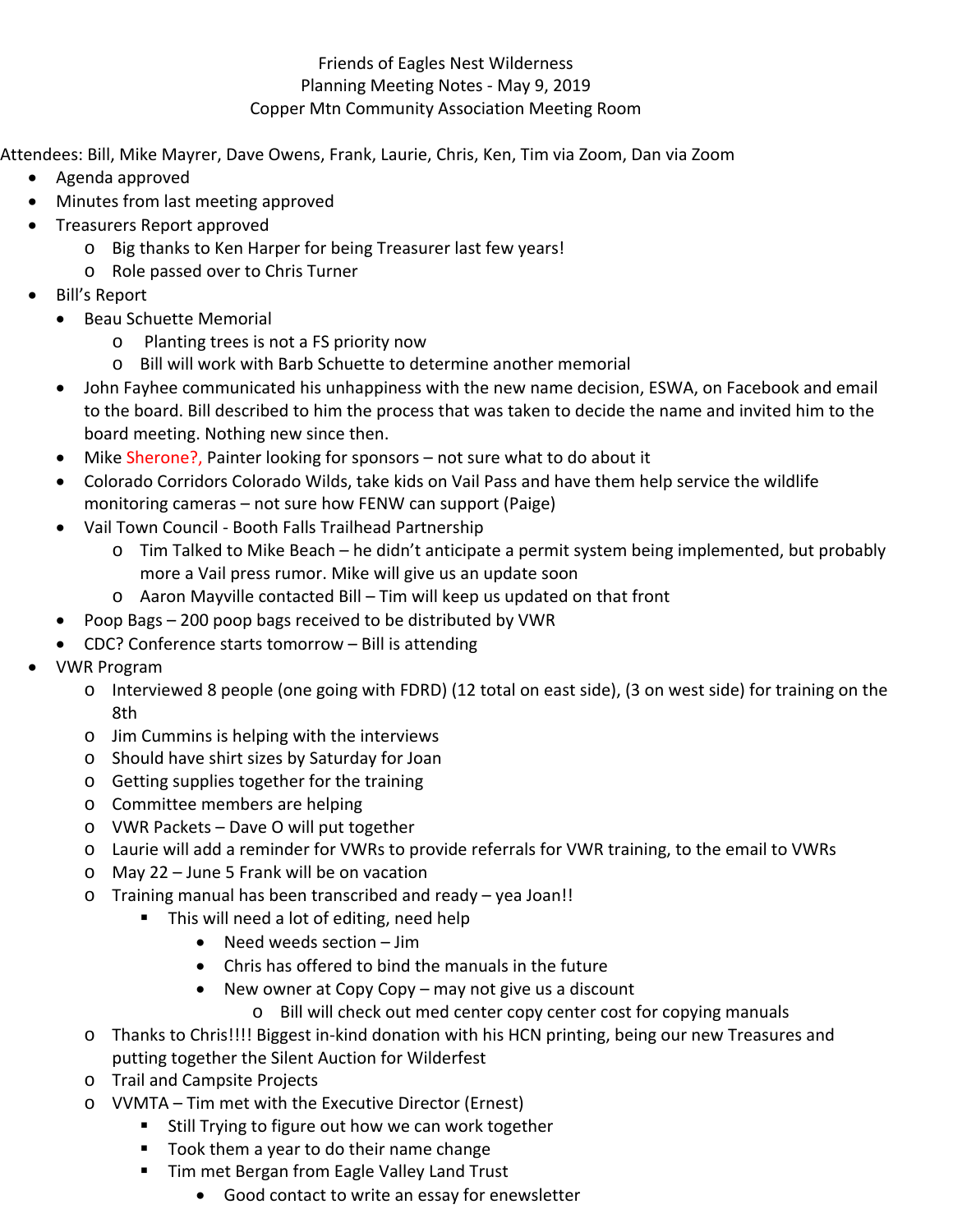- o Adopt‐a‐Trail
	- Eagle Water Team? training in Minturn for adopt-a-trail work?
	- Deluge Lake Trail Ken needs to figure out how to choose days
		- Maybe weekend
		- Maybe include a weekend evening?
		- Ken likes all days so they can get all the way up the trail clearing trees
- Weeds Jim's report
	- o We are in contact with Troy Osborne of Osborne Industries who will do the treatment, we will be doing the contract in the next week. Steve Elzinga has already outlined the basics with him.
	- o We've scheduled a weed pull at Acorn Creek with the Sierra club on June 13. They believe 11 will come, we'll also see if any FENW members would like to come.
	- o We are trying to pull together a Weed team that is willing to search for and measure weed infestations. Members of this time will adopt an infestation, and hike to measure the infestations that are being treated. Advertisement for this team is attached.
	- o I will be at the June 8 training to do a 20 minute overview of the weed program, I'll also try to make the other trainings. We will
		- Discuss the importance of just noticing weeds, and how it helps with matching funds.
		- **Show how to take pictures of weeds and submit them.**
		- Show 3 pickable weeds, and ask if they have time, to pick Musk thistle they might find and carry out in a bag.
		- see if any rangers are willing to Adopt an infestation and do the measurement as part of their regular hikes. (lowest priority for new VWRs)
- Fund Raising Chris
	- o Looking for gifts for silent auction
	- o Need to connect with the new guy at REI
	- o Tom Jones owner of wilderness sports, potential for donation
- eNewsletter June Paige Singer on Safe Passages for Vail Pass, last month's was on completed projects along rt 9
- 300 HCNs were mailed out
- Currie contacted 10 or so people for Advisory Board, still working on it
- Grants Jim's update
	- o We didn't get the Patagonia grant but got a very nice "try again" note
	- o Still looking for a llama grant possibility
	- o Jim will start working on grants again July needs ideas from the board
- Wilderfest
	- o Photo Contest Dan no water marks, high def
		- Sent out the rules
		- Calendars, cards, rights to use those photos
		- **Open up to 300 HCN newsletter people** 
			- Winner canvas print of winning photo
				- $\bullet$  Second place cards
				- Can make a calendar with top 12 photos
				- Contact framer in Silverthorne for winner Frank
		- Dave Photos
		- **Joan Table**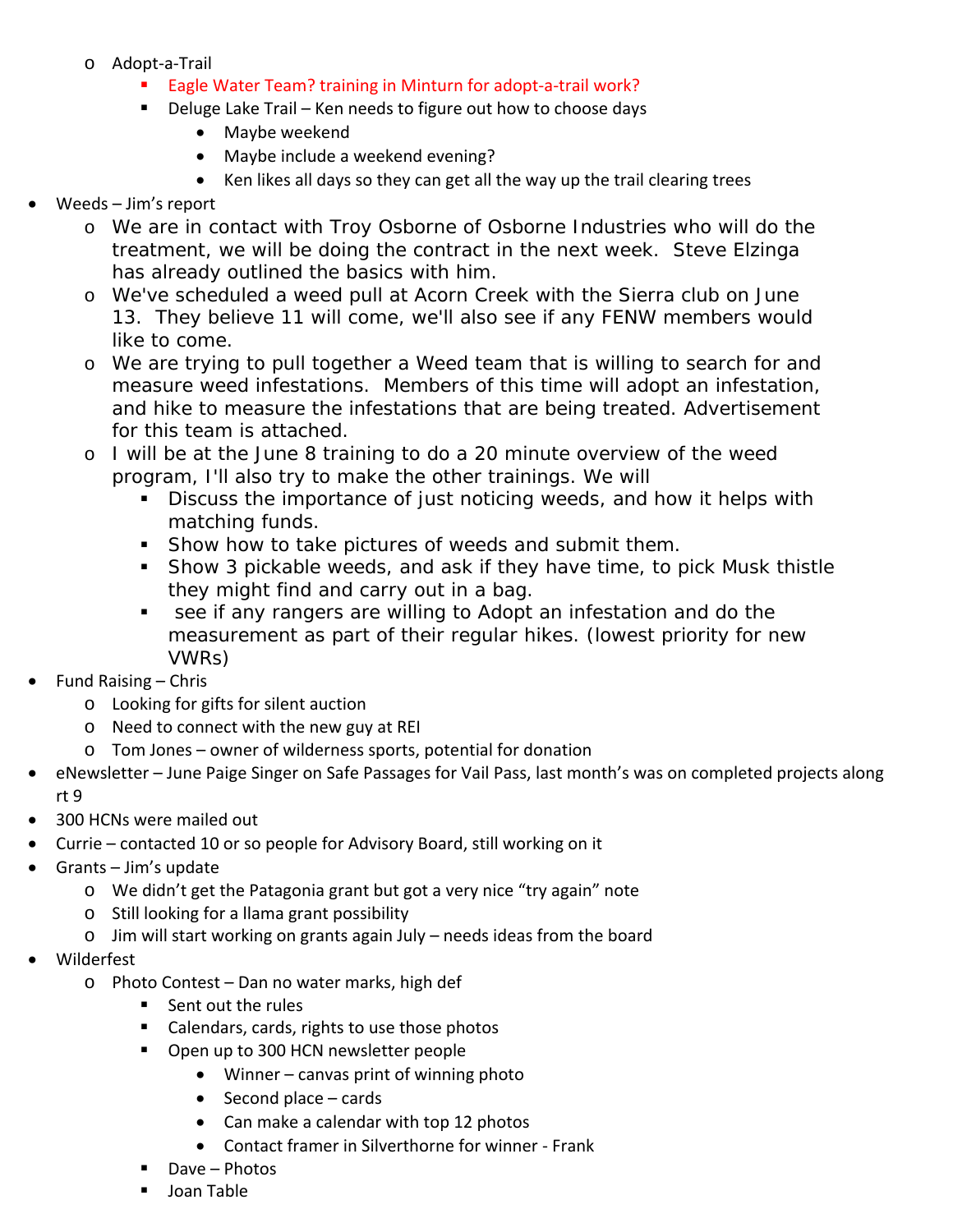- Food Bill, EZ Cater, Laurie get HOA caterer's contact info
	- Food Heads
	- Mountain Lion Café
- Gail Shears working on stained glass
- Program  $-45$  minutes
- First Aid/CPR course for sawyers and VWR Frank point person. Dave B and Frank, Bob T. Move to Trail and Campsites section under Frank
- Dan will put together ideas on "membership" management
	- o Get top 5 membership software packages
	- o Dan will put together a process and thought process to get us there
	- o Goal to have ability for auto renewals
	- o Good to have software package that sends out emails
	- o Maryanne G is hot on this topic of membership
- Next Meeting June 13<sup>th</sup>.
- Moved to adjourn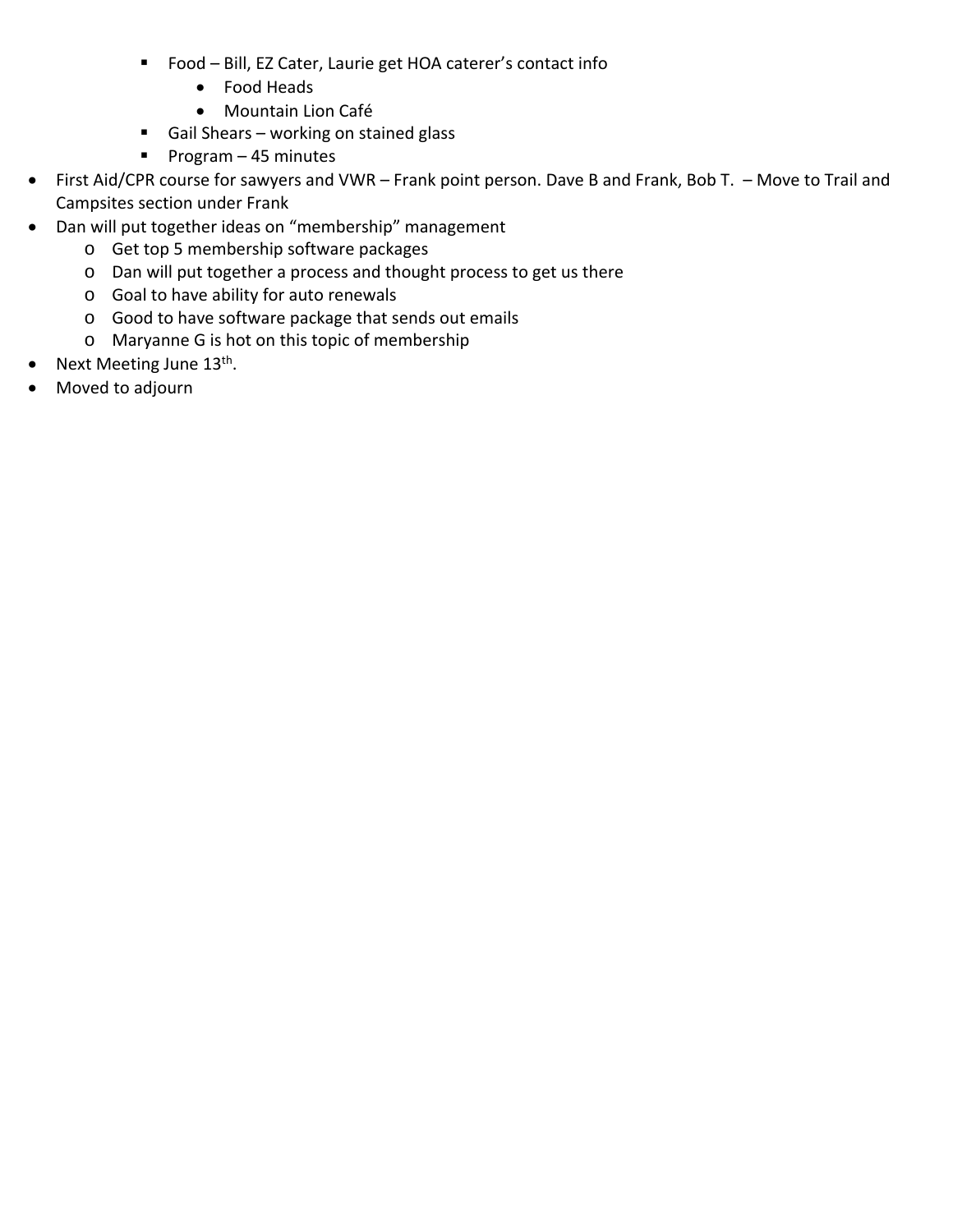# Friends of Eagles Nest Wilderness Planning Meeting Notes – June 10, 2019 Copper Mtn Community Association Meeting Room

Attendees: Bill Betz, Mike Mayrer, Dave Owens, Frank Guttman, Chris Turner, Ken Harper, Tim Drescher, Ellie Finlay, Mike Browning, Currie Craven

- Agenda approved
- Minutes from last meeting approved
- Treasurers Report approved
	- o Two A‐Basin contribution checks for \$2,000 each seem to have been lost in the mail. A‐ Basin has offered to issue new ones that Chris will pick up and deposit
- Bill's Report
	- o Attended Wilderness Workshop in May which was excellent
	- o Attended FDRD dinner; they have full calendar of events scheduled for the summer
- VWR Program Report by Ken and Mike
	- o 16 total trainees attended the training held on June 8. 11 from Summit County side and 5 from Eagle County side
	- o Thanks were offered to Joan Betz for retyping and formatting the training manual
	- o Thanks were offered to Ken and Mike for putting on a great program
- Trail and Campsite Program by Tim Drescher
	- ○ Sign ups for the Slate Creek , Gore Creek and Gore Lake trail projects are proceeding. Flyers on the trail projects will be laminated and posted on at trailheads on the Summit side by Mike Mayrer and on the Eagle side by Ken Harper
- USFS Reports
	- ○ Neither Cindy Ebbert nor Mike Beach were present. Mike Browning reported that news outlets had reported that the USFS had rescinded its decision to allow chain saws to be used this summer to clear downed trees in San Juan wilderness areas
	- Frank will send USFS a thank you letter on behalf of FENW for reconsidering the issue
- Weeds
	- o Mike Browning reported that Jim had held a weed committee meeting at which eight people indicated a desire to help. Also, the contract with Osborne Industries had been signed for weed spraying in July and August at the eight areas identified by Steve Elzinga.
	- o Jim will schedule a follow up committee meeting and also a possible field trip with an expert to help committee members identify local weeds.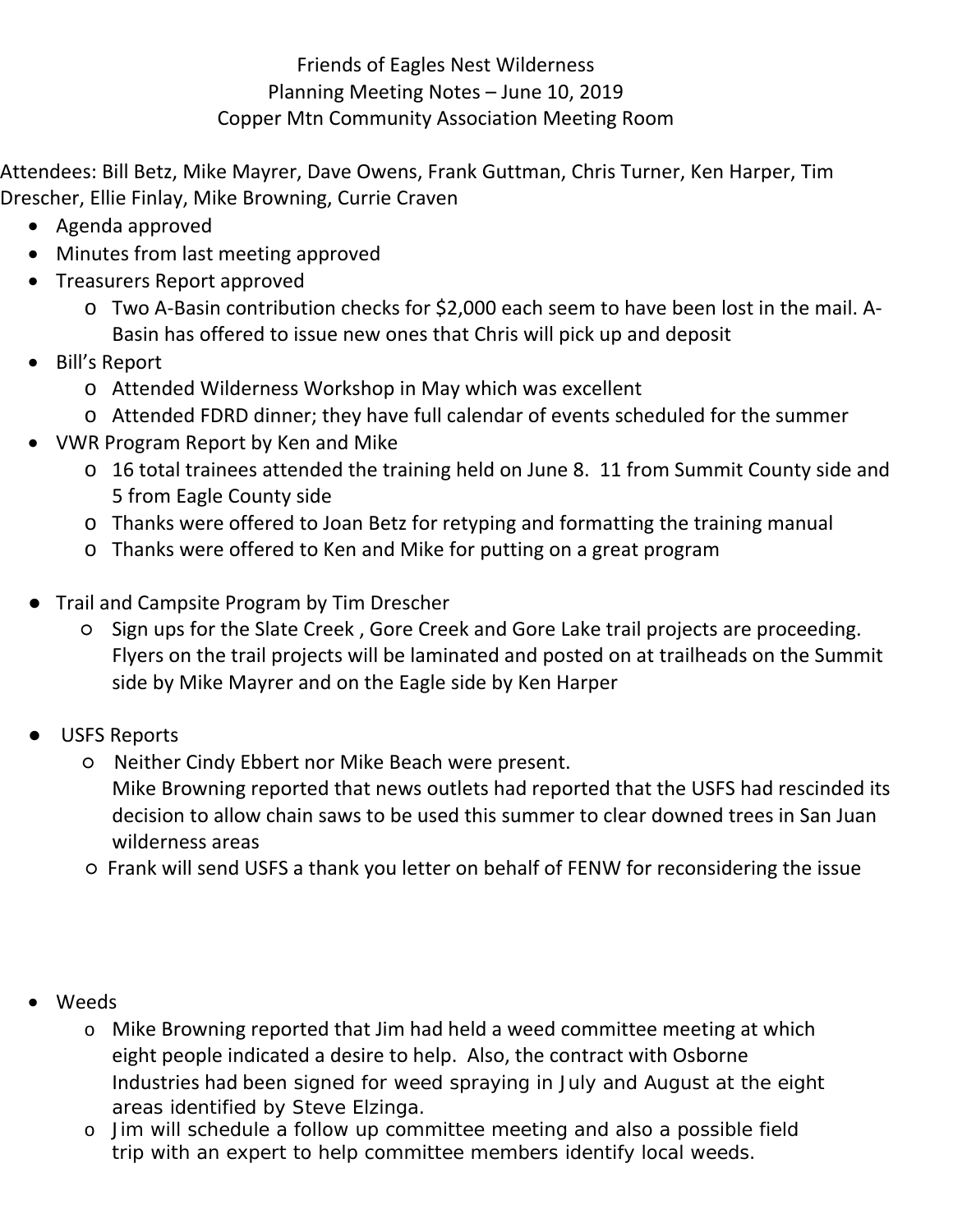- o Each committee member identified one of the eight areas identified by Steve Elzinga to monitor this summer both before and after the spraying to help judge its effectiveness.
- $\bullet$  Fund Raising Chris
	- o Making progress securing gifts for the silent auction at Wilderfest
- eNewsletter Betz
	- o Putting together eNewsletter for July and August. Mike Browning will do an article on Everest for the July edition
- $\bullet$  Social Media nothing new
- Name Change Implementation (Tim Drescher)
	- Mock‐up of new logo will be presented at the July 11 planning meeting for approval
	- Bill noted that new banners, stickers and other material will need to be available by the August 18 Wilderfest event
- Advisory Board Currie
	- Still contacting potential members
- $\bullet$  Grants nothing new
- Wilderfest
	- o Committee toured the site in Frisco and thinks it will work well
	- o Town has cut the rental charge from \$400 to \$200
	- o Mary Lynn Hamilton has agreed to manage the food and identified several possible providers
		- Plan is to invite about 400 people, not make it a public event
		- **Plan is to offer free lunches to about 200 VWR, past donors and other key** supporters as a thank you
		- Have emails for 200 other people who have touched FENW in the past who will be invited but charged for lunch; amount to be determined
		- It was suggested that anyone who becomes a member with a \$25 dues payment also receive a free lunch to encourage membership signup
		- Program about 45 minutes
		- Currie offered use of two placards that can be put on sidewalk to indicate to those passing by what is going on
- Next Meeting July 11, 2019.
- Moved to adjourn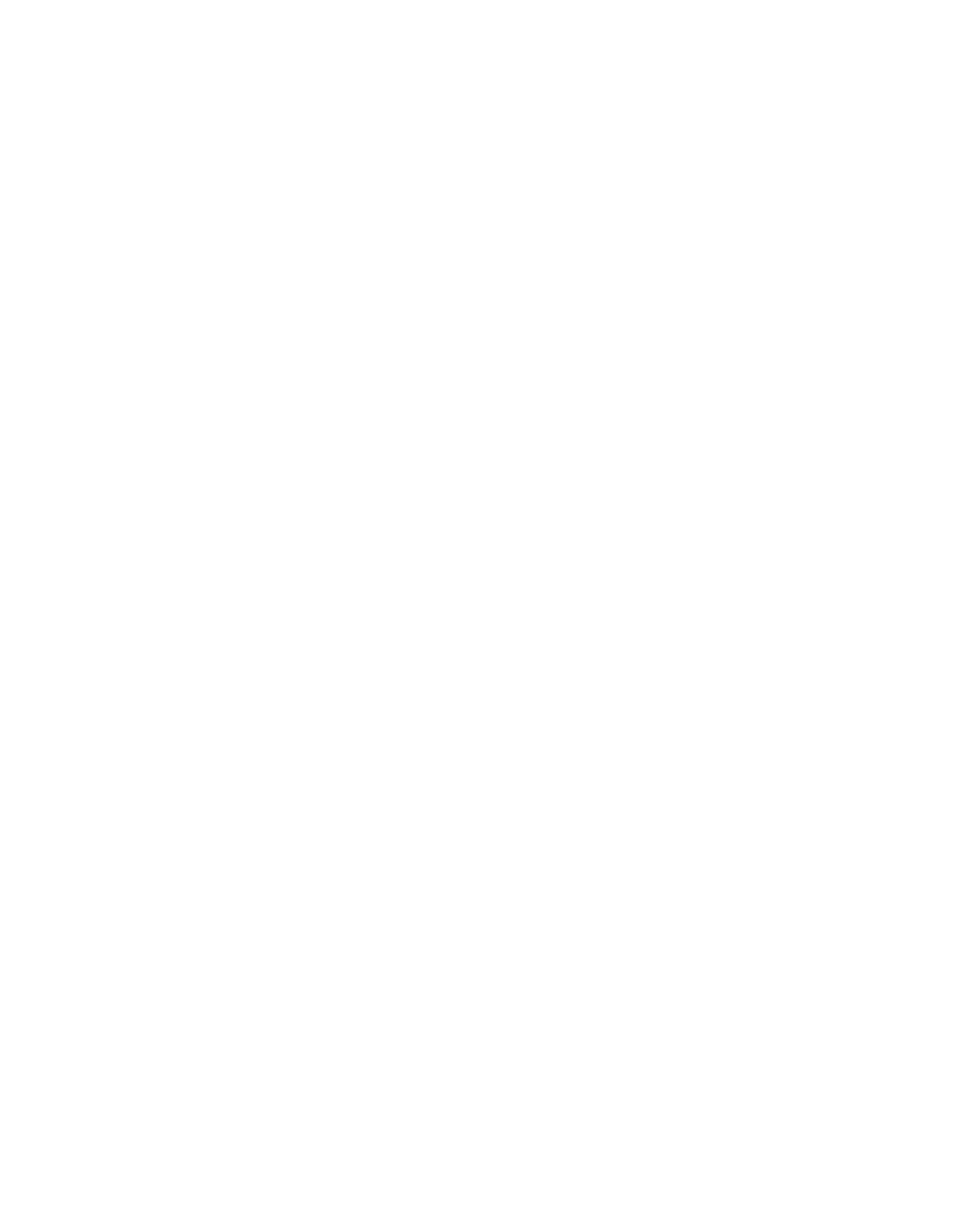MINUTES - Friends of Eagles Nest Wilderness - Planning Meeting 11 July 2019 - 5:30 pm - USFS offices Minturn & Silverthorne (video link)

Attendance: Dan Siebert, Tim Drescher, Ken Harper, Mike Beach, Bill Betz, Mike Browning, Chris Turner, Joan Betz, Mike Alexander, Laurie Alexander, Cindy Ebert, Dave Owens, Frank Guthrie, Mike Mayer

- 1. Welcome (Betz)
- 2. Roll Call / Introductions (Betz)
- 3. Review/Approve Agenda (Betz)
- 4. Review/Approve Treasurer's Report (Harper/Turner)
	- See Treasures Report
	- Will send a thank you note to ABasin

## 5.

## 6. **SPECIAL CONSIDERATION:** New Logo Proposal

(all votes by secret ballot (BOD only)), with results read by USFS liaisons

- Straw vote
	- Vote: Yes (IIIII) for  $\#1$  / No (III)
	- Discussion, motion to change logo, vote
		- Discussion on the design. No's didn't seem to like the water droplet portion of the logo
		- Discussion on possible improvements / revisions of the design
		- Discussion on if we should table vote and ask for one more round through Kind Design / allocate more money for another round?
- If motion passes, discussion, motion for a particular new logo, vote
	- Table motion for future discussion & Bill will reach out to committee members to keep pushing discussion
	- Thank you Tim & Laurie for your work getting us this far!

## REPORTS & UPDATES

- 7. Chair's report (Betz)
- 8. VWR Program (Mayrer, Harper, Betz)
- 14 volunteers from FENW & 30+ from DRD and went to multiple trailheads. They noticed that parking is becoming an issue as the county/city has started putting out no-parking signs.
- Ken-Deluge lake Trail: Lopped lots of trees and am considering moving volunteer time to Saturday to get more people involved
- 9. Trail & Campsite Program (Alexander)
	- Mike Browning: East Vail Trails parking is very difficult. Attended East Vail Trail planning meeting (see attached Mike Browning Minutes)
	- Mike Beach: Discussed Marketing of trails for the future to spread everyone out and also a survey to collect data on where people are coming from, where they are wanting to go and what type of experience they want so they can be directed to less populated trail
- 10. VVMTA, Adopt-a-trail (Drescher)
- Trip has moved to Upper Cataract due to Slate Lake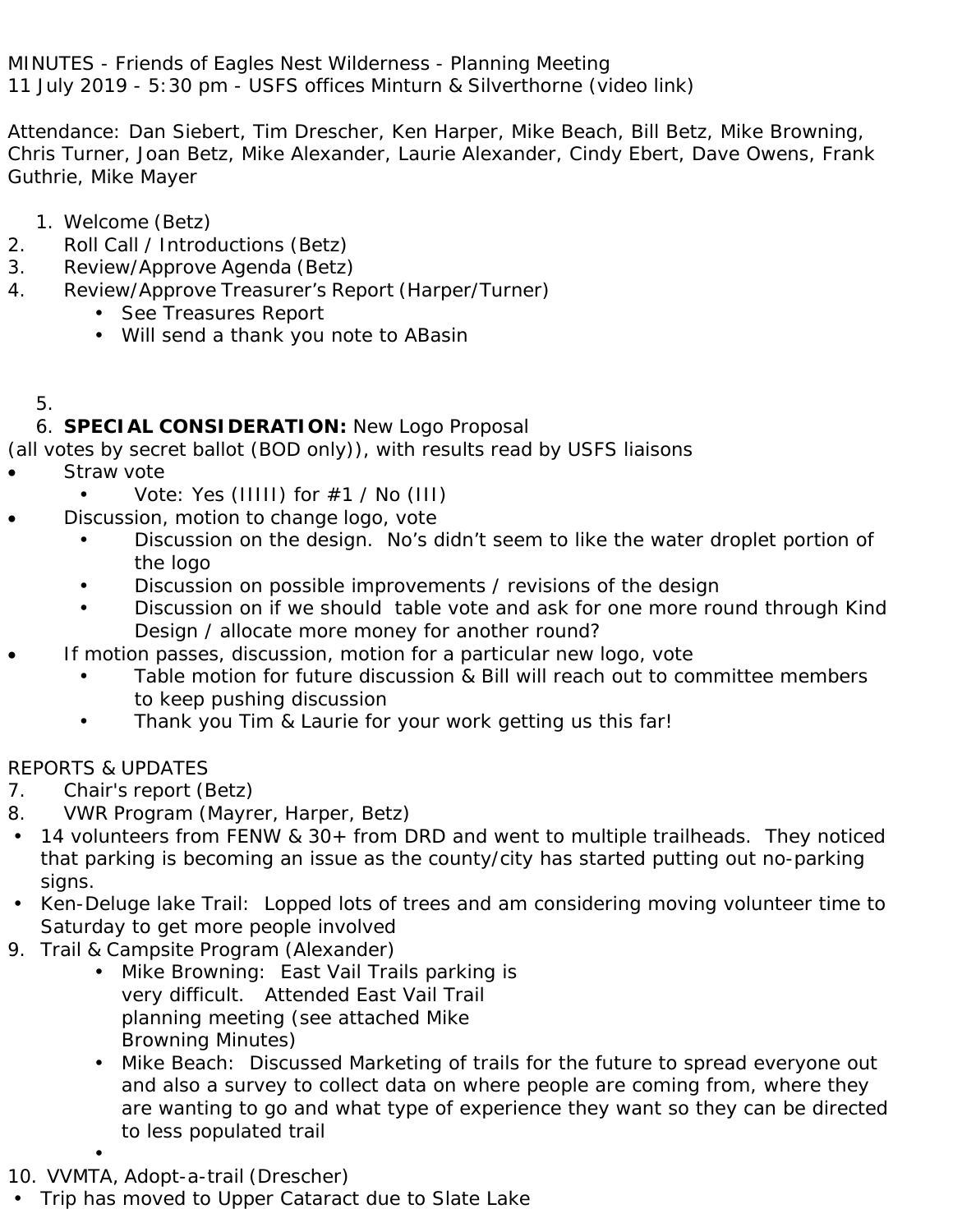Trail River running to fast

- On Gore Trail we are installing a turnpike while knocking out social trails
- 11. USFS reports (Ebbert, Beach)
- Cindy: Two person crew this year and have been out cutting trees and got two volunteers certified. Will be working through Boulder, Surprise & Black Creek Draingers. Boulder Creek bridge got taken out by a tree and will need to be replaced in the next few years (in addition to Slate Crek), Youth Corps are working on a mountain bike trail to move it further away from the wilderness boundary
- Mike Beach: \$3000 budgeted for tools/signs  $\rightarrow$  how do they go about spending it? (Ken: Purchase and keep receipts and FENW will reimburse)

Budget items (e.g., signage - Beach)

- 12. Noxious Weeds (Jim Alexander)
	- Great Job Jim!! Excellent article! Had a training day Lauren Duran and they have noticed that weeds aren't popping out yet because of weather. Have sprayed 6 trails and other spots are delayed. Hike Acorn & Salt Lick Trails and not many weeds are popped up. Have had 11-20 volunteers for future spraying and mapping of locations through GPS.
- 13. Fundraising (Turner)

## **PUBLICITY**

- 14. Website, eNewsletter (Betz)
	- Nothing to report
- 15. Social Media (Alexander)
	- Fantastic response to the latest email
- PROJECTS
- 16. Name change implementation (Alexander)
	- Tabled for further work
- 17. Advisory Board (Craven)
	- Craven not present
- 18. Grant Applications (Beach, Ebbert)
- 19. WilderFest (Betz, Siebert, Alexander, Owens)
	- Discussion of how to set Chris up as Paypal administrator
	- Bill B will make presentation for Currie Craven Award
	- Would like to get a slot for Mary Anne Guag (sp)
	- Joan & Ellie will be on the sign on committee (table)
	- Dave Owens will send a letter John Fayhe (sp?)

### NEW BUSINESS

16. FENW table at FOLBR Annual Meeting? (11am-2pm, Sunday 28 July) Next Planning

Meeting 8 August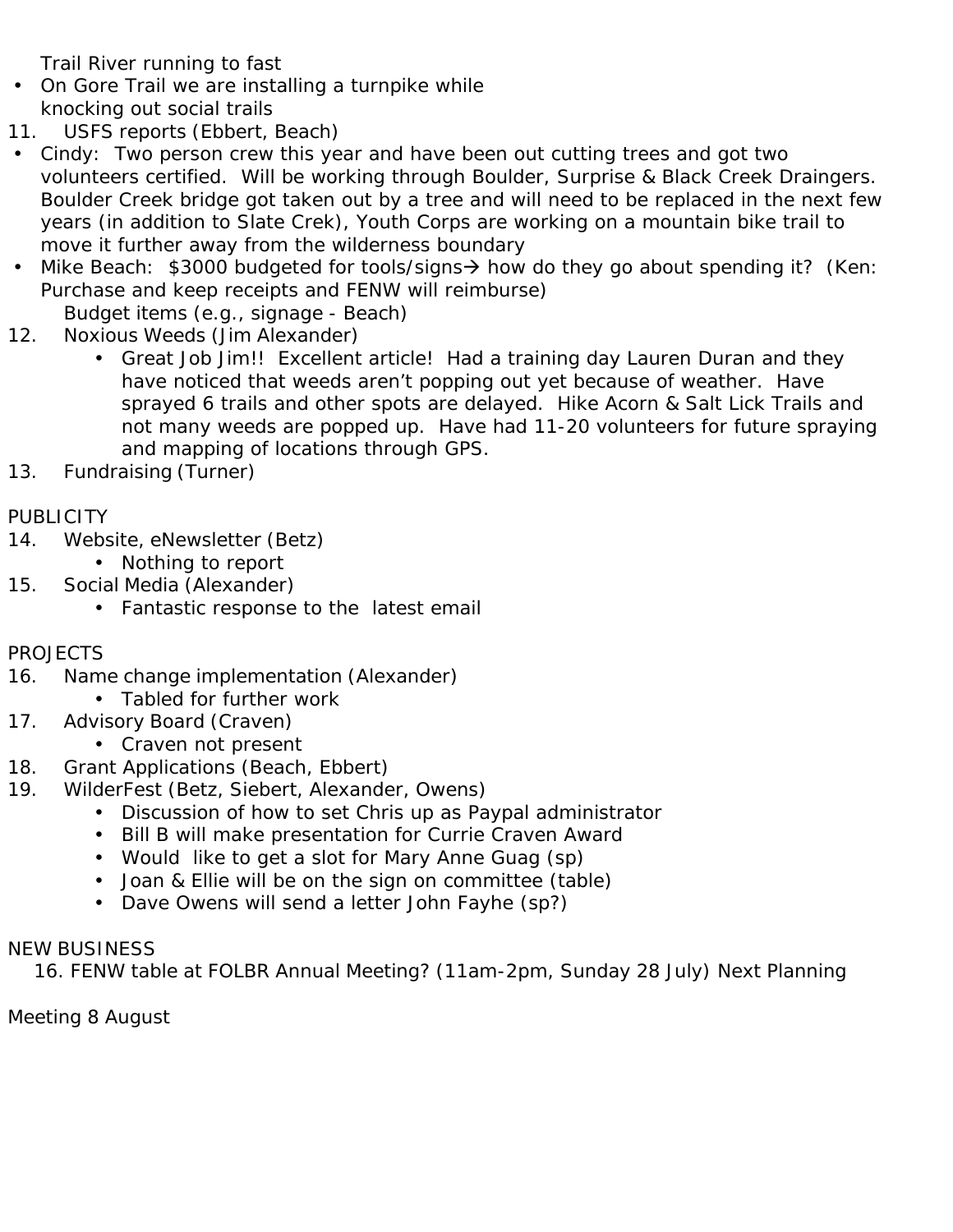### Eagle Summit Wilderness Alliance (formerly FENW) Planning Meeting Notes – August 8, 2019 Copper Mtn Consolidated Metro District Meeting Room

Attendees: Bill Betz, Mike Browning, Ken Harper, Joan Betz, Jim Alexander, Mike Mayer, Dave Owens, Frank Gutmann, Dave Brewster, Cindy Ebert (USFS), Scott Miller and Lander Karath (Wilderness Society)

- 1. Welcome. Bill Betz welcomed all attendees, especially Scott Miller and Lander Karath from The Wilderness Society.
- 2. Roll Call. A quorum was present. The following proxies were recognized: Tim Drescher to Ken Harper; Currie Craven to Frank Gutmann, and Chris Turner to Bill Betz.
- 3. Agenda and Minutes. The draft agenda and draft minutes from June 10 and July 11, 2019 meetings were approved.
- 4. Treasurers Report. The monthly Treasurer's update of accounts was circulated and approved.
- 5. Chair's Report. Bill reported that he, Don Tebbs, Tom Combs and Joan Betz had staffed a table at the Friends of the Lower Blue River annual meeting on August 11, 2019.
- 6. The Wilderness Society Presentation. Scott Miller, Senior Regional Director for the Southwest Region of The Wilderness Society, introduced himself and his colleague Lander Karath. They reported on the following matters:
	- a. Ruby Ranch. Four homeowners in the Ruby Ranch Subdivision have homes that were approved and built in the 1990s's that abut the Eagle's Nest Wilderness. The homeowners' association want to do fire mitigation on the adjacent ENW lands. Options range from not allowing any such work, dedesignating the portion of the ENW adjacent to the lots, or the USFS allowing some limited fuel reduction work to be done. The USFS is undertaking an internal process to see what and how the USFS should respond. The Wilderness Society believes that the USFS allowing the removal of dead and downed trees by hand is likely to be the best approach. TWS recommends that ESWA stand by and await further info from the USFS.
	- b. New Reservoir in Holy Cross Wilderness (HCW). Aurora is in the early stages of proposing a new reservoir to be constructed near the Tigwon Road turnoff in the HCW and is proposing to relocate the existing road in the HCW and de-designating ~500 acres of existing HCW for reservoir and road construction. They have floated legislation to accomplish the de‐designation to the delegation. They are also applying for a drilling permit from the County to do preliminary geologic drilling at possible dam locations. The Wilderness Society strongly opposes such legislation, which is at minimum many years premature. Scott indicated that it would be appropriate, if ESWA desires, for ESWA to notify its members of this threat and encourage them to voice their opposition to Senator Bennet, Senator Gardner, and Representative Neguse. Letters to the editor in the Vail Daily would also be helpful.
	- c. CORE Act. Scott provided an update on the pending Colorado Outdoor Recreation and Economy Act and noted that Congressman Tipton was introducing a watered‐down alternative that would leave out all of the protections in Eagle and Summit Counties and that would also remove thousands of acres of wilderness study areas in Colorado from further wilderness consideration. Scott invited ESWA, if ESWA desires, to encourage its members to let their delegation, especially Cory Gardner, know of their support of the existing CORE Act (including its Wilderness and other protections in Eagle and Summit Counties) and opposition to the Tipton alternative.
- 7. VWR Program. Participation is good. Bill will try figure out how to allow VWRs to sign up for patrols on their Apple devices. Bill Betz will provide more "wag bags" to the Minturn and Dillon USFS offices that VWRs can pick up and hand out to back country campers.
- 8. Trail and Campsite Program. Tim reported that over 1500 downed trees had been cleared from trails by FENW and USFS crews. A trip is upcoming to Gore Lake with the USFS and llamas to remove illegal fire rings around Gore Lake, put up a "No Campfires" sign near the Lake, and do general trail maintenance along the way.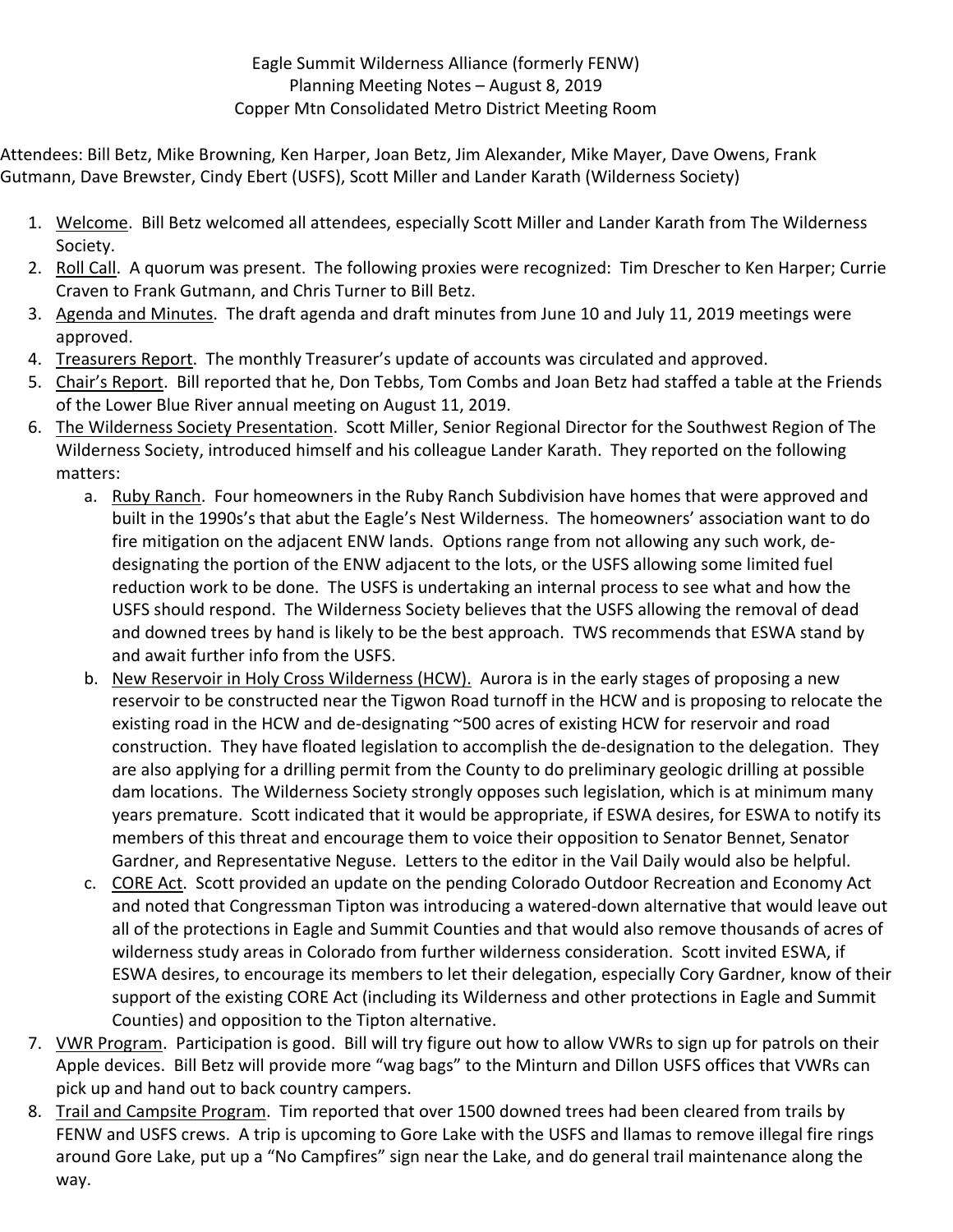- 9. Noxious Weeds. Jim reported that Osborne Industries had completed the season's weed spraying but had only been able to cover four of the six desired locations before running through the allotted time. The contractor will provide mapping and USGS data to Jim on the areas treated. Volunteers will inspect the areas in the next 30‐45 days to view and document the results of the spraying.
- 10. Fundraising. Jim discussed several additional possible grant applications. Cindy will provide ideas for some additional tools that the USFS would love to acquire that might be the subject of grant applications.
- 11. Website, eNewsletter, Social Media. Bill reported that the next eNewletter will include an article from the Blue River Watershed Group about the Watershed and their work.
- 12. New Logo/Name Change. Mike reported that Damon was working on some alternative marks instead of the water drop previously proposed.
- 13. Name Change Implementation. Mike will file the name change paperwork with the Colorado Secretary of State. Bill will provide Mike a list of contracts, bank accounts, etc. that will also need to be formally changed to ESWA.
- 14. Advisory Board. No report. Currie's mother passed away recently so he has been tied up.
- 15. Grant Applications. See Agenda Item 10 above.
- 16. WilderFest. Bill reported that plans were progressing well. A reminder email will be sent to invitees soon.
- 17. King Soopers Community Reward Program. Mike reported that King Soopers/City Market had changed their program and that it is now tied to their customers' loyalty cards and that any purchases at any store statewide will now count automatically, once a customer selects ESWA as the beneficiary via the Company's website. Mike will provide information to Bill about this for inclusion in the next eNewsletter.
- 18. Keystone Science School. Dave reported that the School is interested in having some of its students "shadow" a VWR during a partol. It was agreed that two VWRs should be involved in any shadowed patrol for liability reasons. Dave will do a "trial" patrol with another VWR and a student and report back.
- 19. Wolf Reintroduction. Dave reported that the Sierra Club is involved in getting enough signatures to put a wolf reintroduction initiative on the ballot in November of 2019. They were invited to attend the upcoming WilderFest to provide information and seek signatures.
- 20. D&O Insurance. Mike noted that ESWA should consider getting Director and Officers Insurance to protect its officials. He explained that this is different (and cheaper) than liability insurance for ESWA itself. Bill will see what similar "Friends" group do.
- 21. Next Meeting. September 12, 2010 at 5:30. Location TBD.
- 22. Adjournment.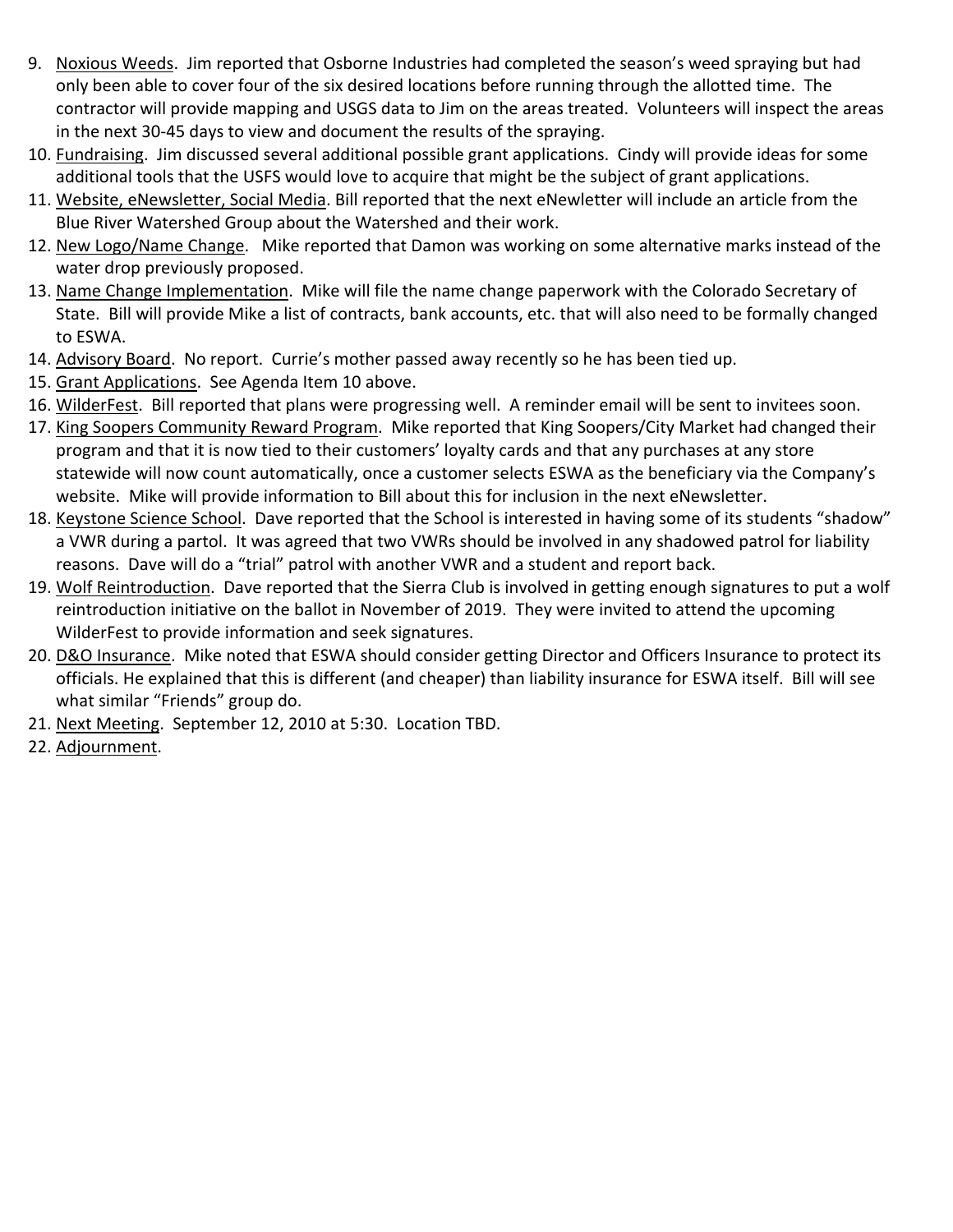Attendance: Tim D, Dan S, Bill B, John Currie, Frank G, Ken, Chris

Attendees: Kim Fenske, Dave Brewster, Dave Owens, Stone Weaver

DRAFT AGENDA - Friends of Eagles Nest Wilderness - Planning Meeting

- 12 September 2019 5:30 pm **CMCMD, Copper Mountain** 
	- 1. Welcome (Betz)
	- 2. Roll Call / Introductions (Betz)
		- o Introductions to new attendees
	- 3. Review/Approve Agenda (Betz)
		- o Photo Calendar (ESWA Calendar)
	- 4. Review/Approve Minutes (Betz)
		- o Ken /Tim
	- 5. Review/Approve Treasurer's Report (Turner)
		- o See Treasure Report
		- o Discussion on how to show appreciation to A-Basin
			- Swag / hats / parties / events
		- o Discussion on Agreement Modification for \$5000 and best way to utilize
		- o Discussion on Beau Schuttee Memorial Fund
		- o Discussion on ESWA rollout and best way to promote
			- How much should we budget for ESWA rollout?
		- REPORTS & UPDATES
	- 6. Chair's report (Betz)
		- o Thank you to Kim Fenske for being lead in Lily pad project
	- 7. Election of Chair-Elect
		- o Mike Browning would be a great chair-elect.
		- o Frank motion / Currie second unanimous
	- 8. USFS reports (absent)
		- Ebbert
		- Beach
	- 9. VWR Program (Harper, Betz)
		- o Ken
			- Party is set at Jay Cabin 9/29
			- Discussion on how to show appreciation to Oberle (sp?)
				- Promotion of Avalanche Ranch
				- Thank you note to them
					- o Ken will draft thank you note
				- Promotion of AVR on social media?
				- Newspaper?
				- Ken will provide Qdoba and some wine, Currie will bring some ice/beer
				- Discussion on RSVP on website? What size of attendance? Appreciation Gifts?
	- 10. Trail & Campsite Program (Drescher)

VVMTA, Adopt-a-trail (Drescher, Harper)

- **Discussion on Upper Cataract & Gore Lake Project**
- Work was completed on Deluge & Gore Creek Trail o Tim will send over contact info
- 11. Noxious Weeds (see below for report) **PUBLICITY** 
	- Discussion on grants Jim has applied for
	- Dave Brewster: Good time to look for projects as vendors are looking to set schedule
- 12. Website, eNewsletter, Social Media (Betz)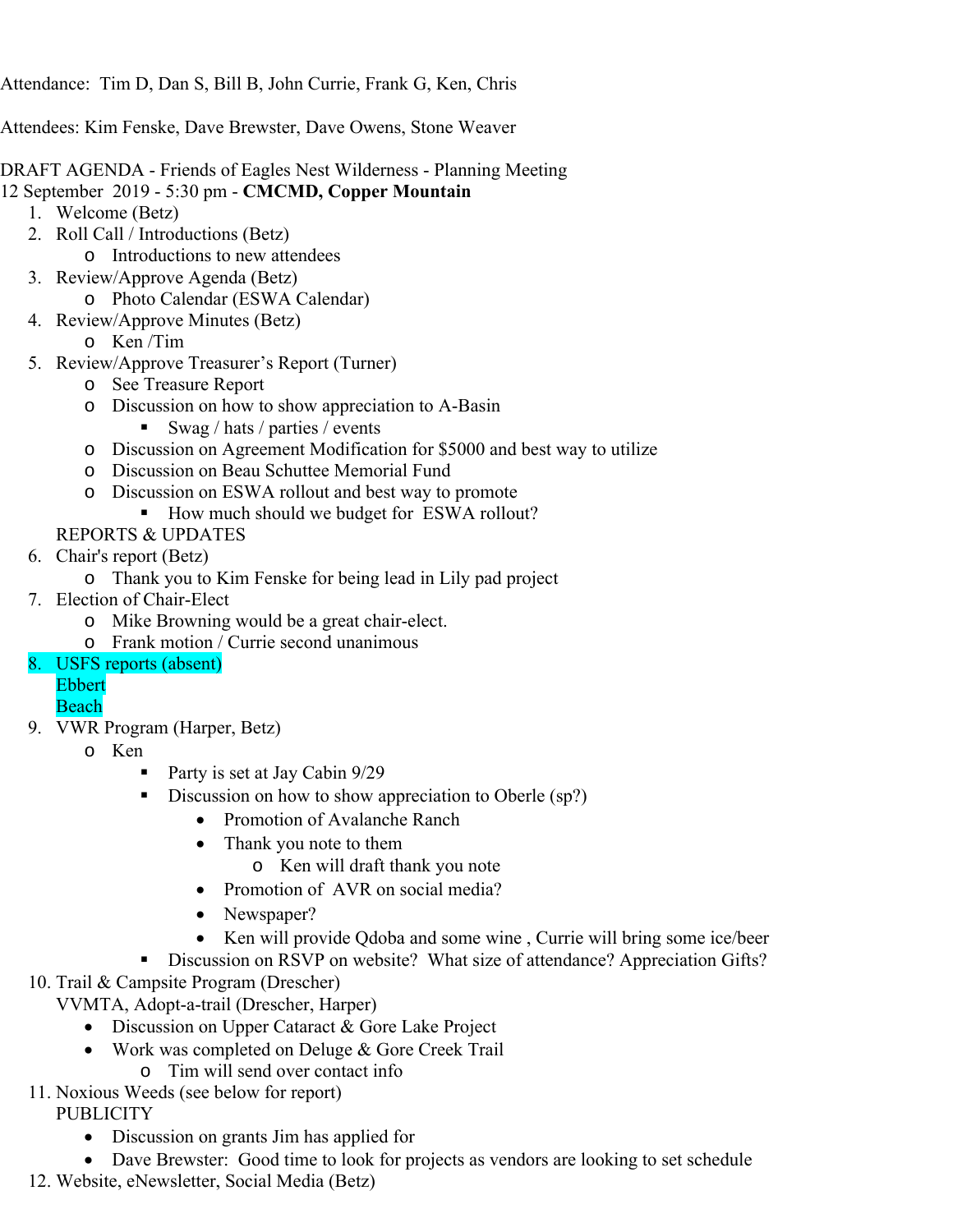#### PROJECTS

- Susie Kincaid will be contributing
- Discussion on Medal status of rivers and how you gain/lose this status
- Dave Cantrell about National Wilderness Stewardship Alliance
- 13. New logo (Drescher)
	- o Discussion on new logo designs
	- o Feedback on design
- 14. Name change implementation (Betz)
	- o Discussion on new URL and process to get it active

### 15. Grant Applications (Ebbert)/ Absent

#### 16. WilderFest: review and take away (see p.2 for comments)

- o Discussion on Wilderfest comments
	- o Discussion on different locations

#### 17. Liability Insurance

- o Mike Browning (absent)
- o Frank working on quotes

NEW BUSINESS

-Calendar: Tabled on lack of need

#### Next Planning Meeting 10 October

WEED REPORT - Jim Alexander: The weed program successfully treated trails in July - Martin Creek, Lake Creek, and Harrigan Creek using Osborne Industries. We also did a weed pull at Hunters Knob, followed by Weed Pulls at Acorn Creek.

Osborne Industries were paid for their services after completion of their work.

 Weed Spotters have visited most of the areas treated to confirm treatment and mostly musk thistle & oxeye daisy were treated, with some Canada Thistle and Common Mullen as well. All areas appeared to be effectively killing most weeds in the application zones.

 Jim visited an area above the Harrigan Creek Trail as well as the Martin Creek Trailhead and the infestations are surprisingly extensive. Above harrigan creek it is not possible to walk without pushing by thistles. So there is a lot of work ahead.

 This month Jim will write the final report for the NFF Grant, then begin work on the grant for next year. Since we weren't able to treat 3 of the projected areas because the weeds at other areas are so extensive, we will ask for double the money. We will also look into alternative manual treatment methods.

 In August Jim also applied for a grant from the Colorado Native Plant society to finance a honorarium for a student (Senior or early Masters) to study one of our Wilderness areas as a project. It is probably a low probability we'll win it - what the heck.

 Dave Brewster has been looking into VOC and other groups that might help with a weed pull next year. I wasn't able to do any other grants because I don't have any info.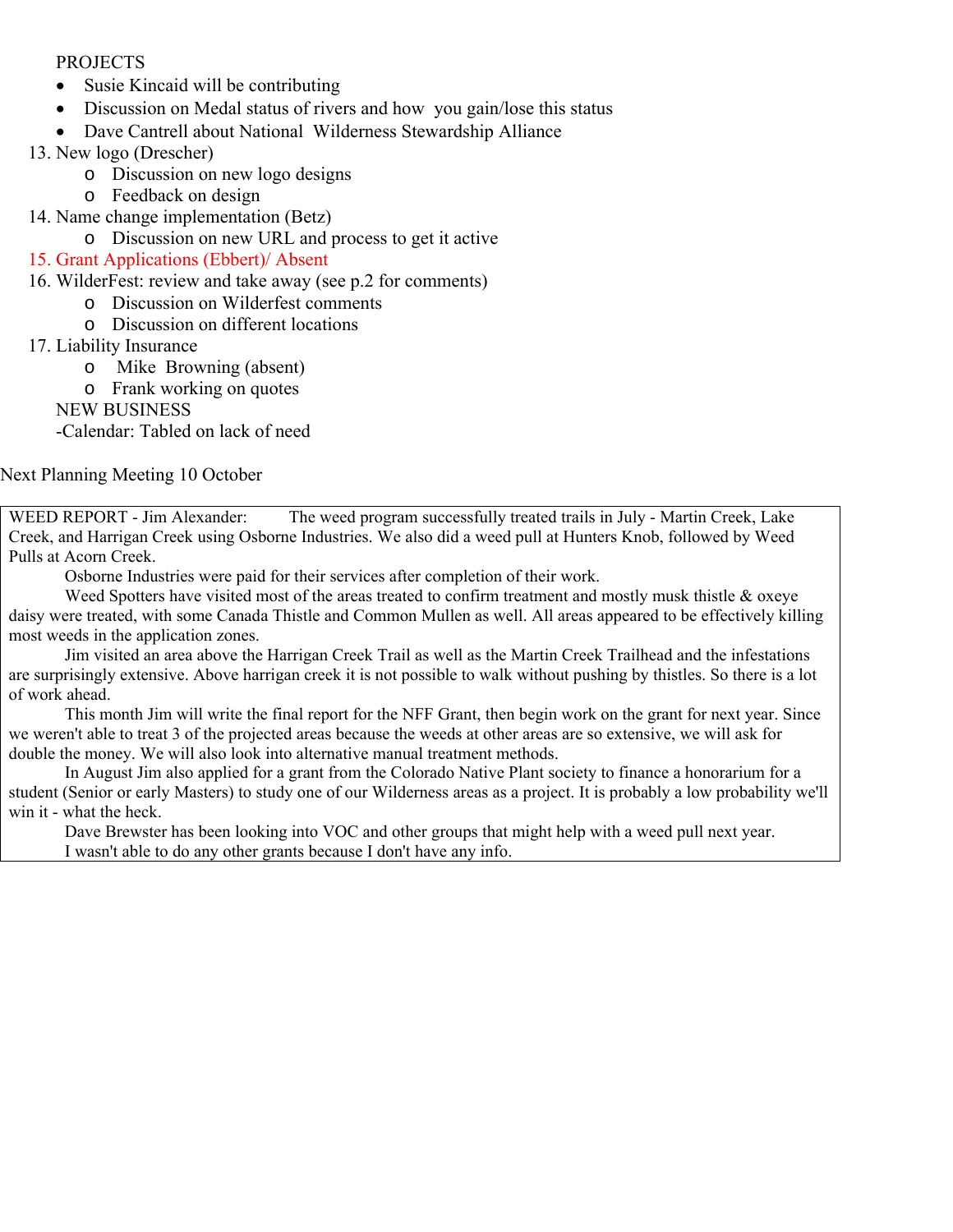### **COMMENTS ON WILDERFEST AUGUST 18**

Bill Betz - Comments on August 18 Annual Meeting/WilderFest

1. Attendance - The ~40 attendees, other that the committee were almost entirely longtime member/volunteers (an important source of support). There were few new ones, and there were zero walk-ins from the street (I had expected quite a few, but evidently the overall traffic was down, owing to schools' starting).

2. Publicity - the short article in the SD (submitted by Kim Fenske) was mostly about the last work trip, but the headline was about WilderFest. Mike Browning submitted a more appropriate article; the Editor (Ms Miller) wrote that she would assign a reporter to interview Currie, but he has not replied to me that that has happened yet.

3. Food - we had more than needed, but it seemed OK to me

4. Program - this was too long - nearly an hour. Forty minutes would have been preferable. Maybe just one keynote speaker (although both Maryann and Bill Jackson were terrific).

5, Other - the silent auction was a big success (thanks, Chris). So was the photo contest (thanks, Dan). The Currie Craven Award was nice, although it of course would have been nice if Currie were there. Maryann's comments were excellent. The photos were excellent (thanks, Dave O.).

6. Finances - all the numbers are not yet in. My guess is that the total will be about \$900 costs, less the silent auction income (about \$550).

7. Going Forward - the intent of this was to thank our volunteers and offer a time of fellowship. In the future, we might target different objectives:

a) Annual Meeting: We should consider a venue that a) is inside, allowing audio-visual presentations and a coldweather meeting, and b) offers alcohol. The Copper Mountain venue should work - they now allow EtOH. Or, perhaps a winter-time meeting with a sit-down dinner would be preferable. We need to scout out venues on the west side of Vail Pass.

b) Social event: Attract a younger crowd: An event at a brewpub, for example

c) A broader goal: A true Fest to celebrate Wilderness would involve other organizations (e.g., Wilderness Workshop if in Eagle County) and be a bigger show. We have now gotten some basic nuts and bolts together, and I think that we could participate in such a joint venture.

Merry Lynne Hamilton: Thanks for your time and hard work! Overall I believe Wilderfest was successful. I agree that the program was too long but it was all interesting.

 I don't know what % of volunteers are only here in the summer but perhaps early Sept would result in less traffic for those driving up for the day and still catch summer residents? A 1-3 question survey could be sent to the mailing list to assess preferences. Happy hour at a pub sounds attractive! Or how about a BBQ lunch/annual meeting the same day as training? You already have a captive audience!

Maryann Gaug: Once again on my soapbox. FENW/ESWA needs to get back to being a membership-based organization as the founders intended. That means paying annual dues, requesting annual dues. It doesn't take too much thought to figure out how to do that and include Colorado Gives Day.

The annual meeting would then be just that. An Annual Meeting of members to socialize, celebrate volunteer efforts, celebrate any other cool things that happened during the year like noxious weed treatment, etc. The meeting needs to be in the evening (mid-Sunday afternoon right before school opens is not the best time) with audio-visual if necessary. A speaker is nice, reports similar to this year are good. Members should confirm/ratify the Board and officers just like FOLBR does. Takes 3 minutes. And no one is going to not confirm because they know they'll be drafted. Symbolic yes, but people need to feel they belong to the group, thus membership. Mike Browning even told me that at WilderFest.

Occasional social events are a good idea. The Board did that some in 2017-2018. Younger people may or may not show up. They're trying to make ends meet and raise families, etc. Hard group to attract to many organizations, but may be more possible with FENW/ESWA.

Venues on both sides of Vail Pass are needed.

That's it.

Dave Owens: I agree with Maryann's comments on Wilderfest.

I'm disappointed that she's no longer interested in being involved with FENW/ESWA, but am sure she has her reasons.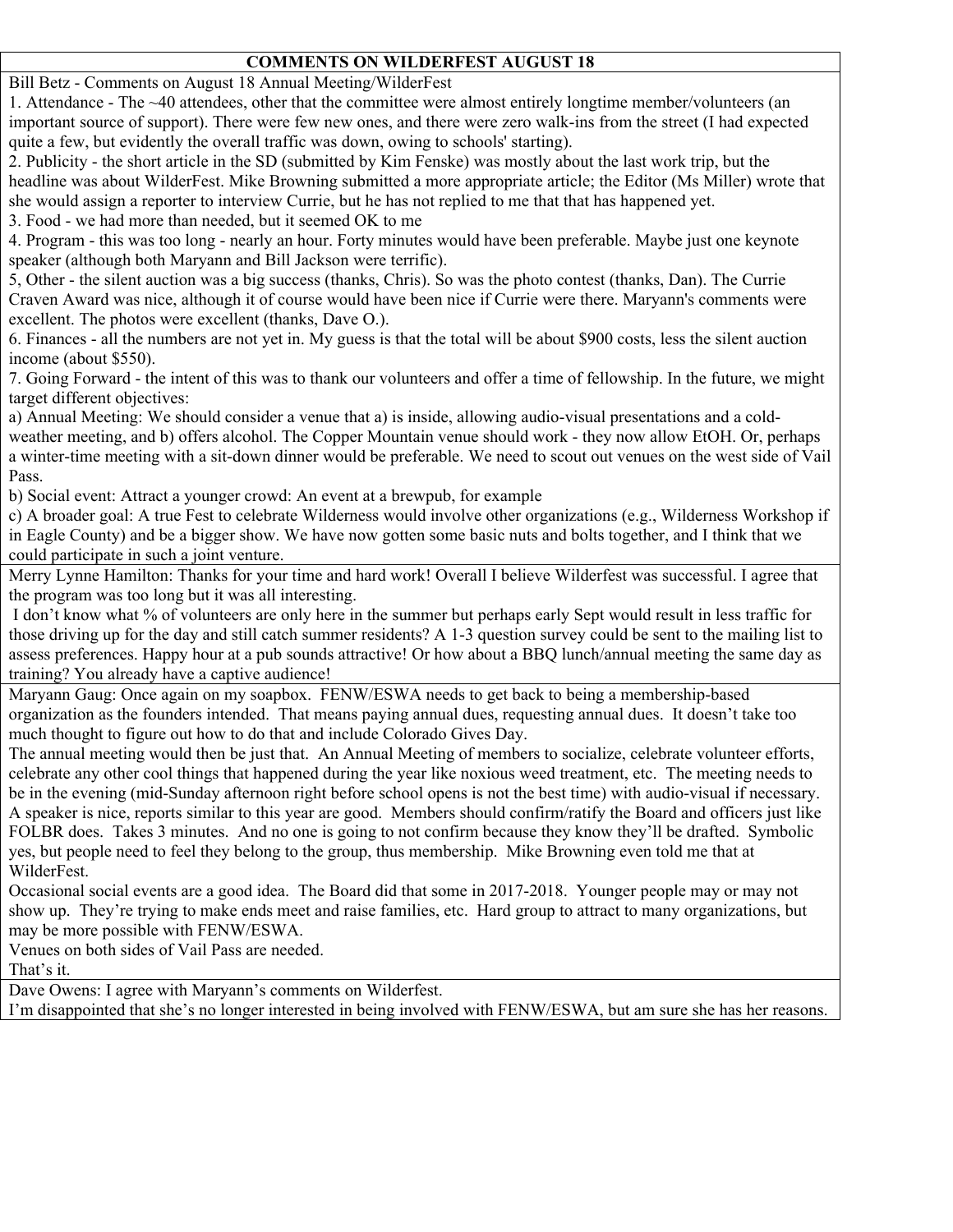# Meeting Minutes ‐ ESWA ‐ Planning Meeting VENUE: **USFS offices in Silverthorne & Minturn** TUESDAY 22 October 2019 ‐ 5:30 pm

Attendees: Bill Betz, Chris Turner, Ken Harper, Mike Beach, Cindy Ebbert, Mike Mayrer, Dave Owens, Frank Gutman, Kim Fenske, Dave Brewster

### **1. Welcome (Betz)**

Good luck on your next journey in Idaho Mike Beach! This will be his last meeting with ESWA. You're always welcome back!

### **2. Roll Call / Introductions (Betz)**

### **3. Review/Approve Agenda (Betz)**

Approved the agenda without objection

#### **4. Review/Approve Minutes (Betz)**

Approved the minutes from September without objection

### **5. Review/Approve Treasurer's Report (Turner) REPORTS & UPDATES**

Approved the treasure's report without objection

#### **6. Chair's report (Betz) ‐ swag comm., CofC, special eNewsletter**

‐New swag will be needed with the new logo

‐Kim Fenske will donate some of his books for future fundraising

‐With the new name and the new logo, Dave Owens has agreed to be a chair of a committee to seek out swag, banners (anything that might have our name and logo on it). Examine what we want to hand out. Mike Mayrer and Chris Turner agreed to be on the committee as well. Frank mentioned what to do with "the kiosk", in regards to this change over. See below for committee charge.

‐eNewsletter; Currie will write an introduction to a special eNewsletter regarding all our latest advocacy updates, aiming for a mid‐November publication.

‐Chris Turner has suggested joining the Summit County Chamber for \$199 (annual fee). Chris is willing to be the ESWA point person for the chamber. Tim made a motion to join the Chamber, Ken seconded. The motion approved without objection.

#### **7. USFS reports (Ebbert, Beach)**

‐Mike Beach's seasonal employees last day is fast approaching. Around 2,500 trees cut, probably even more in Summit. Lots of avalanche activity to cover. November 6<sup>th</sup> meeting for East Vail trailhead planning will be important, in terms of updates coming to maintain Wilderness characteristics and figure out transportation options to trailheads.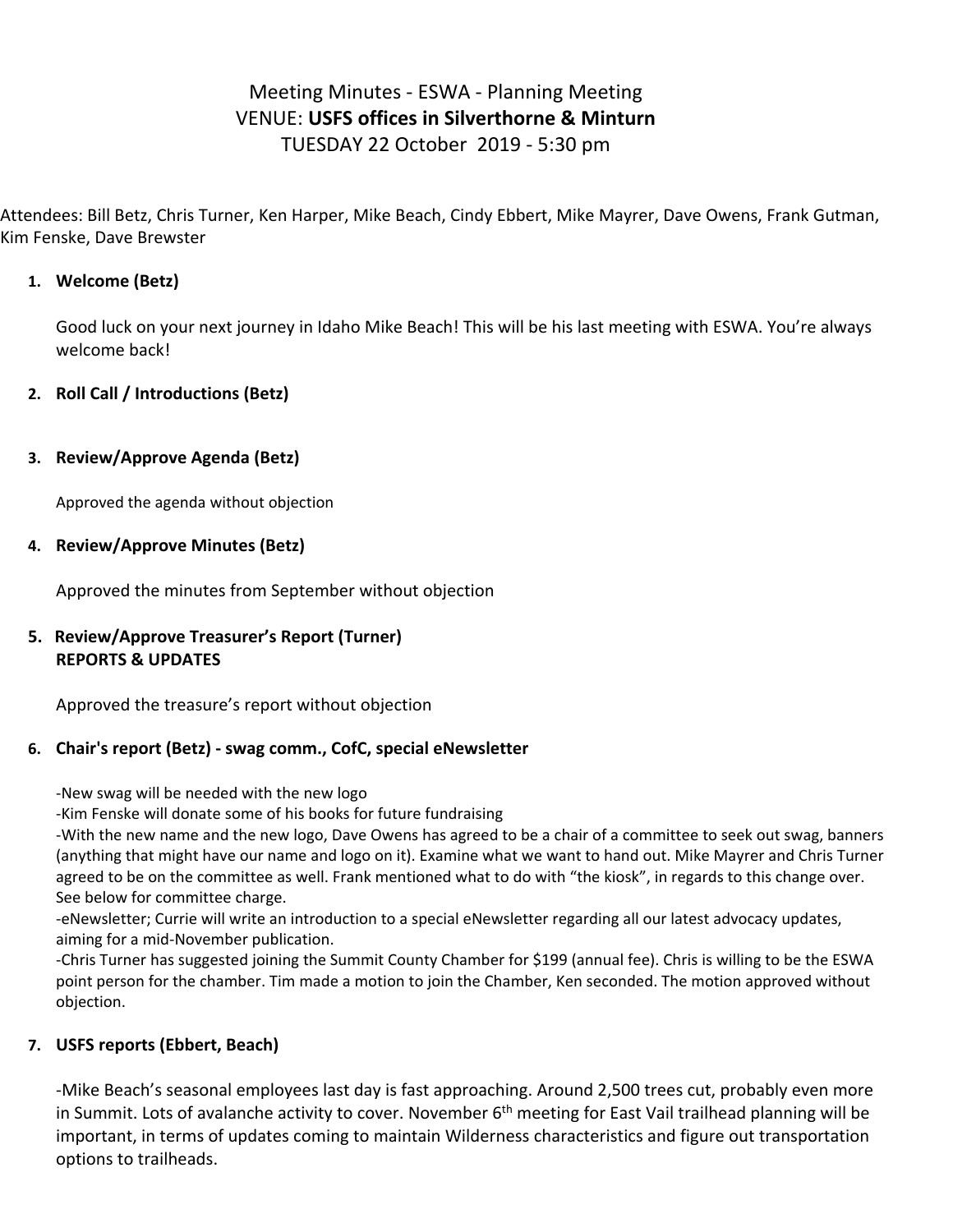‐Cindy Ebbert's Wilderness crew is mostly gone, but has some hunting patrols in Eagles Nest. She has a few folks staying on through November 6<sup>th</sup> to tromp around in the snow. There are two hunting outfitters that operate out of Eagles Nest on the Summit side. Cindy gave an update on possible grant opportunities, and will work with Jim Alexander and Dave Brewster to come up with ideas for support of both the weed mitigation program and the Schuette memorial. Cindy is working on getting funding for more interns for next year. The team went through last summer without their two that they had previously had.

### **8. VWR Program (Harper, Mayrer)**

‐Deep thanks to Ken and Pam for "putting on a great show". The biggest attendance that we've ever had for the recognition party up @ Vail Pass! It was held a little earlier this year (14:00), and that was well received. ‐Mike got a good chance to thank Chuck Ogilby for continuing the tradition of donating the night up at Jay's cabin to thank the Volunteer Wilderness Rangers.

### **9. Trail & Campsite Programs (Drescher, Brewster, Harper)**

‐This summer's project were very successful and there is nothing new to report

#### **10. Noxious Weeds (Brewster ‐ see report below)**

‐Reference the board material prepared in advance of the meeting.

‐Beau Schuette memorial: Mesa Cortina trail boardwalk discussion. A motion was made by Bill Betz to fund \$16,000 from the Schuette memorial fund to go towards building the new boardwalk, and to lend our support for ongoing efforts to build the boardwalk. This motion passed without objection.

### **11. Website, eNewsletter, Hard Copy Newsletter, Social Media (Betz) PROJECTS**

‐Hard copy newsletter will go out sometime by the end of November or early December. -Colorado Gives Day will December  $10<sup>th</sup>$  this year.

#### **12. New logo (Drescher)**

‐There's a concern about how the eagle head looks. Some think it may look like a vulture. Tim made a motion, and Chris seconded to approve the latest concepts of the logo. The motion passed with six votes in favor to one opposed.

#### **13. Name change implementation (Betz)**

www.eaglesummitwilderness.org will now direct you to the existing www.fenw.org website.

#### **14. Beau Schuette memorial project ‐ see below (Betz, Turner, Gutmann)**

No further discussion as previous motion passed.

#### **15. Advisory Board (Craven)**

Currie mentioned some possible candidates for the advisory board. They are currently serving on other boards though.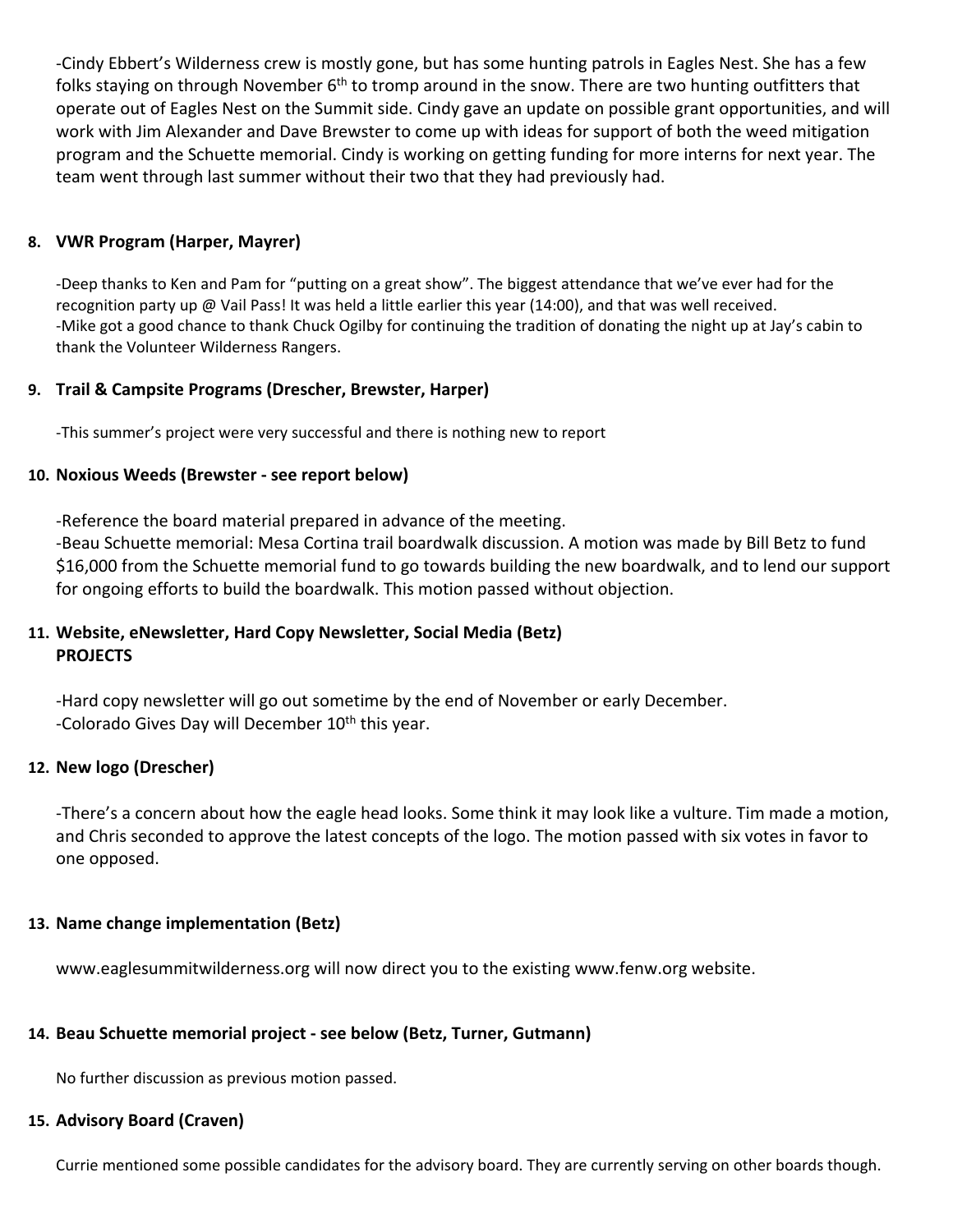#### **16. NEW BUSINESS**

No discussion.

Chris Turner will continue to look into venue options for hosting Skype meetings for the monthly planning meetings.

#### **17. Swag, etc. Committee (Owens)**

No further discussion.

#### **18. First Aid course (Gutmann)**

To be a sawyer you need to be accredited for CPR, AED and first aid. Frank moves to make a motion to mandate that people with their sawyer certification get their CPR, AED and first aid certification, and encourage them to pay for it on their own, but if they can't, then we will cover the expenses for this certification. Motion passed with objection. Frank will work on a second proposal concerning VWRs, and will send out written information.

#### **19. Tom Koehler proposal (Drescher)**

There were more questions than answers for this event.

The Planning Meeting scheduled for November will be cancelled and we will reconvene on Thursday, December 12<sup>th</sup>. Location TBD.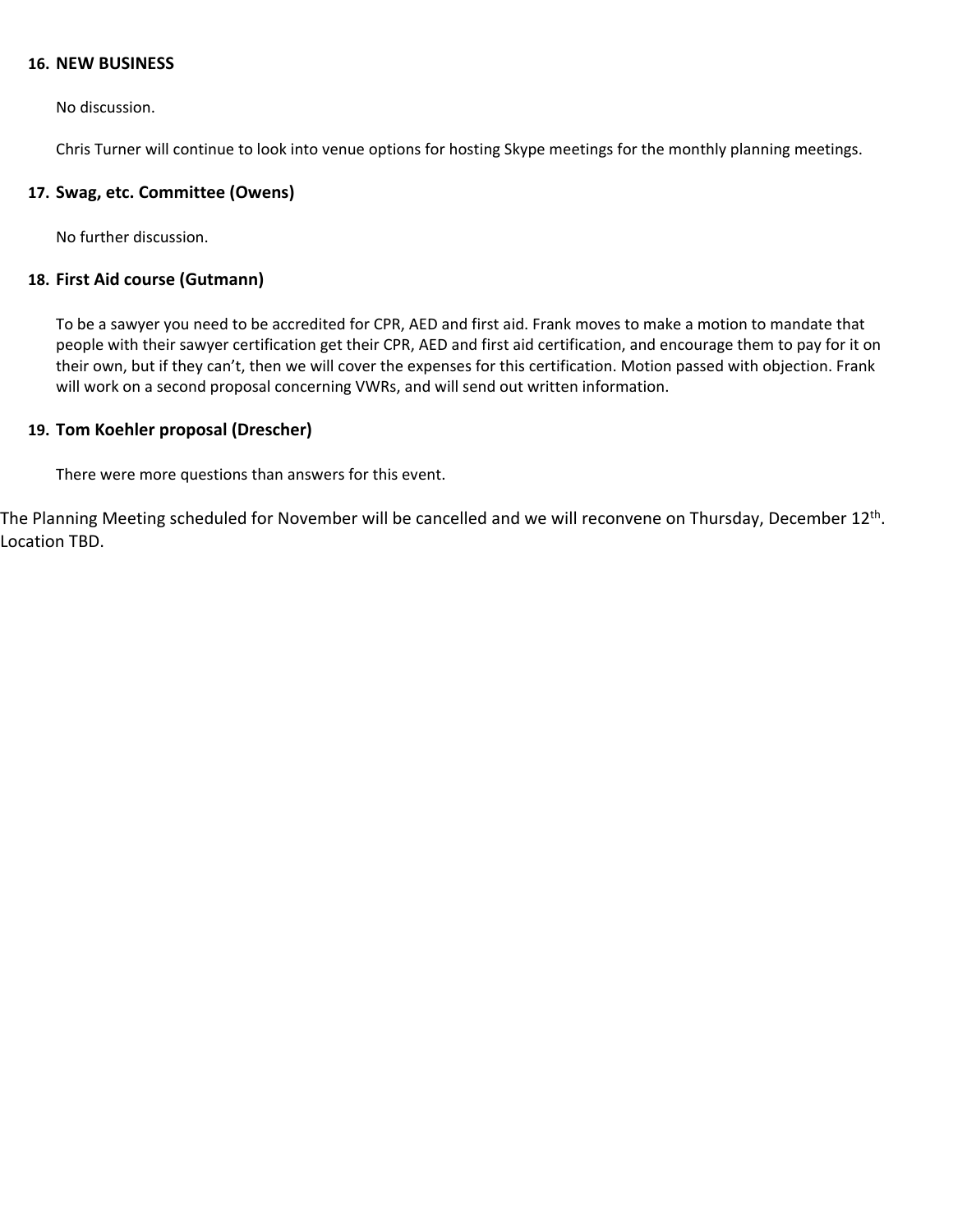## AGENDA - ESWA Planning Meeting

### VENUE: **REI Dillon** & Eagle River Water & Sanitation District, **846 W Forest Rd, Vail**

TUESDAY 17 December 2019 - 5:30 pm

- 1. Welcome (Betz)
	- o Moment of Silence for Kim Fenske: Moment of thankfulness for his accomplishment
	- o Discussion on how ESWA can show appreciation
		- **Newsletter** 
			- Letter to the editor
	- 2. Roll Call / Introductions (Betz)
		- o Tim Drescher, Ken H, Chris Turner, Bill Betz, Dave Owens, Dan Siebert, Frank Guttman in attendance
- 3. Review/Approve Agenda (Betz)
	- o Correction: Weed Report will not be given by Dave or Jim
	- o October Planning Meeting: Unanimous Acceptance
- 4. Review/Approve Minutes (Betz)
	- o October Planning Meeting: Unanimous Acceptance
- 5. Review/Approve Treasurer's Report (Turner)
	- o See Treasures Report
	- o Dan will send out Thank You Notes
	- o How can we show appreciation to large donors?
	- o Treasurer's report approved

### unanimously REPORTS & UPDATES

- 6. Chair's report (Betz)
	- o Discussion on A‐Basin generosity. Winter storm blocked Eagle County attendees
- 7. COGives results (Turner)
	- o 40 donors
- 8. USFS reports (Ebbert, Beach)
	- o No Notes: Not Present
- 9. VWR Program (Harper, Mayrer)
	- o Nothing to report
- 10. Trail & Campsite Programs (Drescher, Brewster, Harper)
	- o Discussion on Llama usage but no specific trips planned as of today for 2020
	- o We have two llamas available
	- o Tim will be putting together 2 trips on Eagle County Side
	- o Dave Brewster will be putting together 2 trips on Summit County Side
	- o No notes for adopt a trail
- 11. Noxious Weeds (Alexander)
	- o Jim was able to get 10K for Mesa Cortina from Summit Foundation

Sadly, we didn't win the grant from Silverthorne for saws, haven't heard an answer from Frisco on the identical proposal to them. Silverthorne would welcome we try again next time around. We won the Summit Foundation grant to support the Mesa Cortina Boardwalk work. They awarded ESWA \$7000 from the Summit Foundation with an additional \$3000 from the Summit Mountain Rentals (a fund managed by the Summit Foundation).

- a. I'm going to work on a press release, and/or article to get publicity for the project in the first Quarter of next year. Please, I'd ask that no one announce this publicly or put it on social media without discussing it with me first.
- b. The funds are only to be used for materials for the project, not for the Rocky Mountain Youth Core.
- c. Summit Foundation would like to be on site to take pictures once the project is under way.

The NFF Grant has been submitted for \$33,000, doubling our work from last year. We should hear by late March if we get the grant.